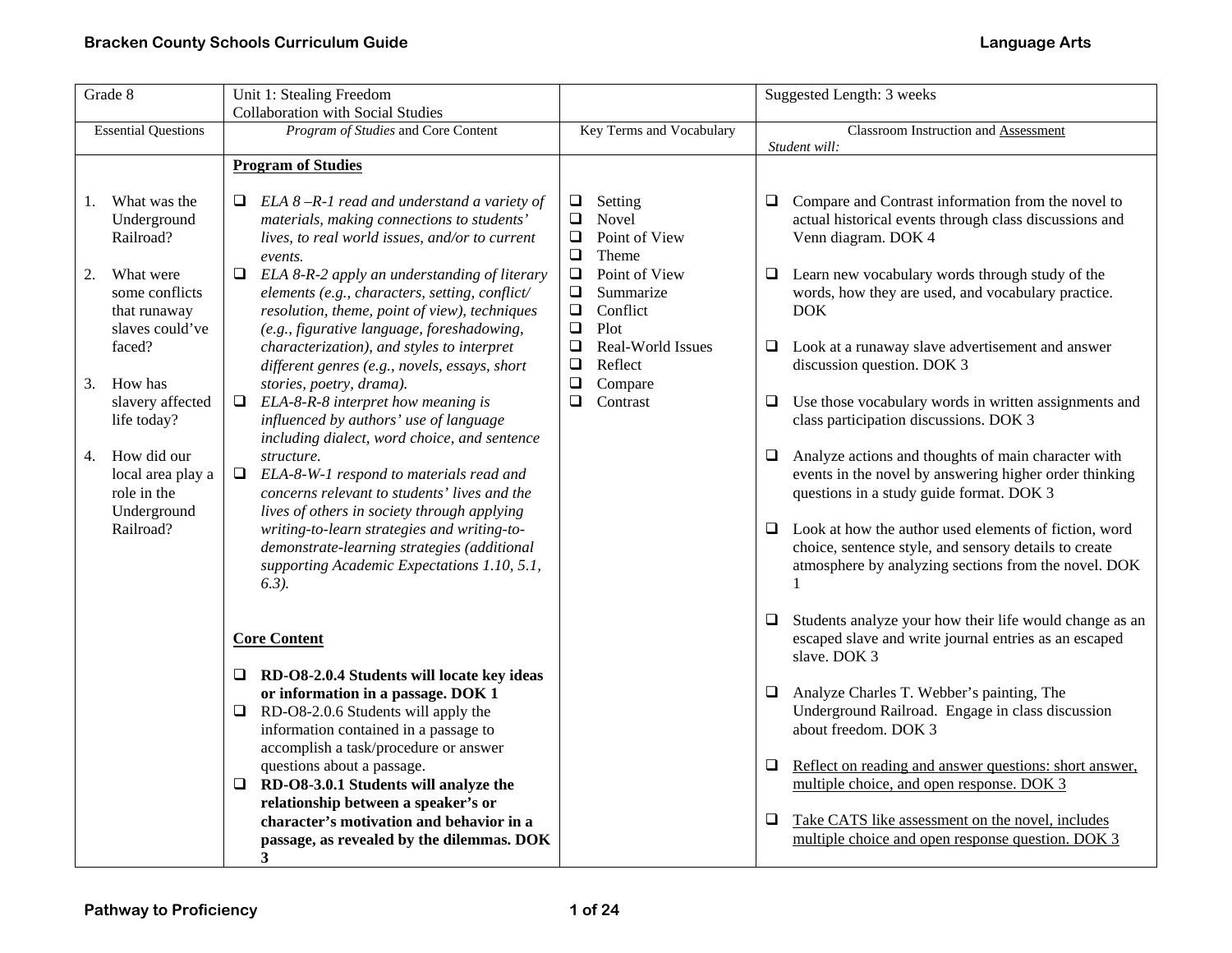| Grade 8                    | Unit 1: Stealing Freedom                      |                          | Suggested Length: 3 weeks                   |
|----------------------------|-----------------------------------------------|--------------------------|---------------------------------------------|
|                            | <b>Collaboration with Social Studies</b>      |                          |                                             |
| <b>Essential Questions</b> | <i>Program of Studies</i> and Core Content    | Key Terms and Vocabulary | <b>Classroom Instruction and Assessment</b> |
|                            |                                               |                          | Student will:                               |
|                            | RD-O8-3.0.3 Students will explain or          |                          |                                             |
|                            | analyze how a conflict in a passage is        |                          |                                             |
|                            | resolved. DOK 3                               |                          |                                             |
|                            | RD-O8-5.0.2 Students will interpret the use   |                          |                                             |
|                            | of literary elements (e.g., characterization, |                          |                                             |
|                            | setting, plot, theme, point of view) in a     |                          |                                             |
|                            | passage. DOK 3                                |                          |                                             |
|                            | RD-O8-5.0.6 Students will compare and         |                          |                                             |
|                            | contrast elements, views, ideas or events     |                          |                                             |
|                            | presented in one or more passages.            |                          |                                             |

|    | Grade 8                                                                  | Unit 2: Poetry                                                                                                                                                                                                                                                                                | Suggested Length: 3 weeks                                                                                                                                                                     |
|----|--------------------------------------------------------------------------|-----------------------------------------------------------------------------------------------------------------------------------------------------------------------------------------------------------------------------------------------------------------------------------------------|-----------------------------------------------------------------------------------------------------------------------------------------------------------------------------------------------|
|    | <b>Essential Questions</b>                                               | Program of Studies and Core Content                                                                                                                                                                                                                                                           | Key Terms and Vocabulary<br>Classroom Instruction and Assessment<br>Student will:                                                                                                             |
|    |                                                                          | <b>Program of Studies</b>                                                                                                                                                                                                                                                                     |                                                                                                                                                                                               |
| 1. | What are<br>different forms<br>of poetry and                             | ❏<br>ELA-8-R-8 interpret how meaning is<br>❏<br>influenced by authors' use of language<br>❏<br>including dialect, word choice, and sentence<br>❏<br>Imagery                                                                                                                                   | Alliteration<br>Explore a poetry web quest online and answer questions<br>❏<br>about poetic devices. DOK 2<br>Assonance                                                                       |
| 2. | how are they<br>written?<br>Who are some                                 | ❏<br>structure.<br>❏<br>❏<br>ELA-8-W-2 access technology and other<br>Mood<br>resources to learn and to write, developing<br>❏<br>❏                                                                                                                                                           | Learn the meanings of figurative language and poetic<br>Metaphor<br>❏<br>devices through examples, practice, and writing them in<br>their own poems. DOK 2<br>Onomatopoeia<br>Personification |
|    | famous poets<br>and how did<br>they contribute                           | independent ideas, synthesizing information<br>to support ideas, and using appropriate<br>source citations.<br>⊔<br>ELA-8-W-7 critique their own and others'<br>❏<br>Rhyme<br>□                                                                                                               | Point of View<br>Read and analyze various forms of poetry: haiku, free<br>⊔<br>verse, cinquain, sonnets etc. DOK 2<br>Repetition                                                              |
| 3. | to the genre?<br>How are poetic                                          | works based on criteria for effective writing,<br>❏<br>Simile<br>❏<br>including awareness of audience and<br>❏<br>Stanza<br>purpose, organization, idea development, and                                                                                                                      | <b>Rhetorical Question</b><br>Discuss how poetry is different from other writing<br>❏<br>genres and make a graphic organizer exampling the<br>types of poetry. DOK 2                          |
|    | devices and<br>figurative<br>language used<br>in the genre of<br>poetry? | standards of correctness (e.g., mechanics,<br>❏<br>Theme<br>❏<br>grammar, spelling).<br>Tone<br>AH (1.2, 2.23) Explain how an author uses<br>❏<br>❏<br>Couplet<br>❏<br>Triplet<br>the elements of literature (plot and structure,<br>Cinquain<br>characters, setting, point of view, language | $\Box$<br>Write various forms of poetry by using the writing<br>process for pleasure and portfolio use WP-Literary.<br>DOK <sub>2</sub>                                                       |
| 4. | What makes<br>poetry different                                           | Haiku<br>and style, and theme) to create literary work.<br>❏<br>❏<br>Ouatrain<br>Sonnet<br>◻                                                                                                                                                                                                  | Analyze several forms of poetry by individual and class<br>❏<br>readings, and reflect on the author's style and word<br>choice. DOK 3                                                         |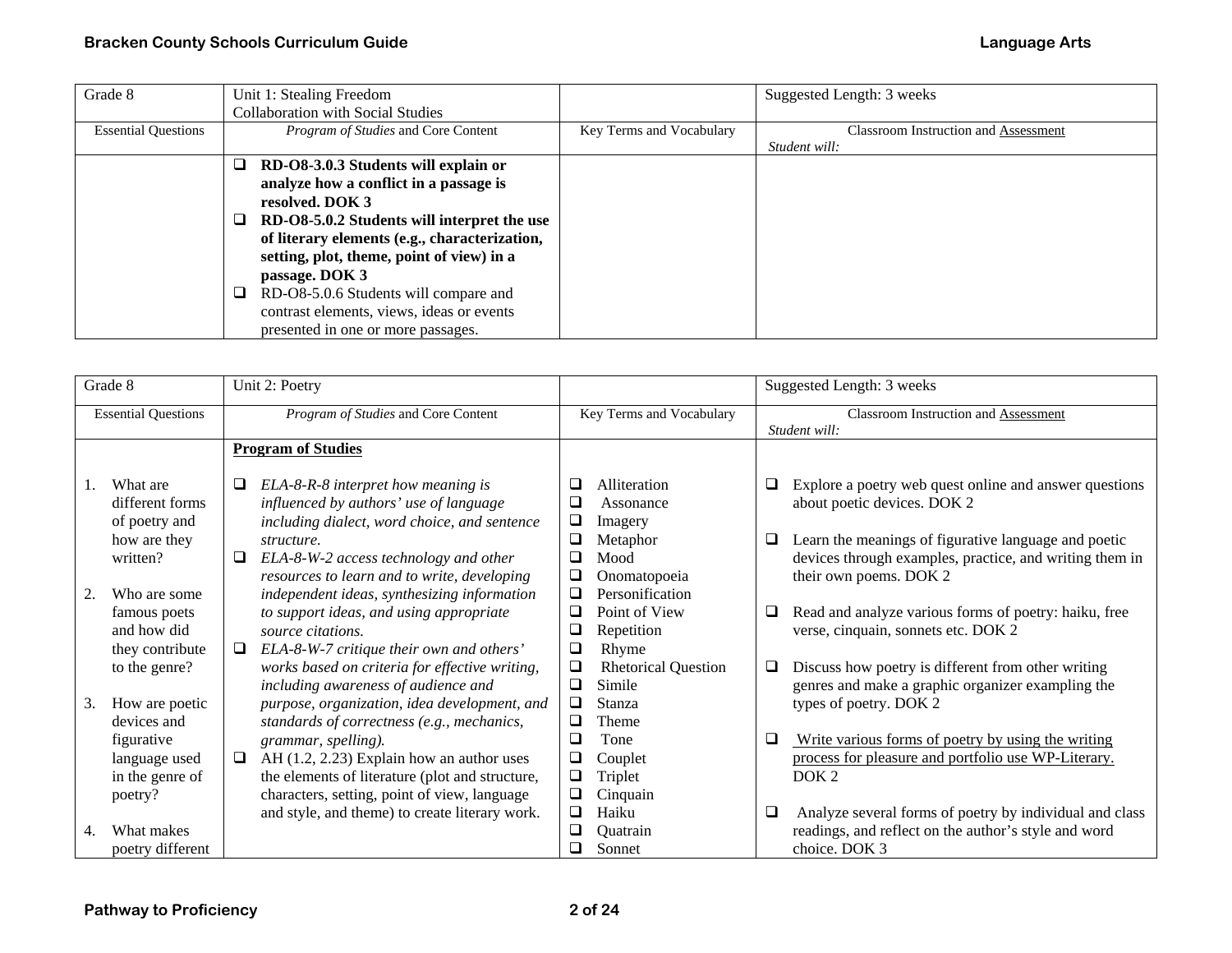| Grade 8                    | Unit 2: Poetry                                                                                                                                                                                                                                                                                                                                                                                                                                                                                                                                                                                                                                                                                                                                                                                                                                                                                                                                                                                                                                                                                                                                                                                                                                                                                                                                                                                                                           | Suggested Length: 3 weeks                                                                                                                                 |                                                                                                                                                         |
|----------------------------|------------------------------------------------------------------------------------------------------------------------------------------------------------------------------------------------------------------------------------------------------------------------------------------------------------------------------------------------------------------------------------------------------------------------------------------------------------------------------------------------------------------------------------------------------------------------------------------------------------------------------------------------------------------------------------------------------------------------------------------------------------------------------------------------------------------------------------------------------------------------------------------------------------------------------------------------------------------------------------------------------------------------------------------------------------------------------------------------------------------------------------------------------------------------------------------------------------------------------------------------------------------------------------------------------------------------------------------------------------------------------------------------------------------------------------------|-----------------------------------------------------------------------------------------------------------------------------------------------------------|---------------------------------------------------------------------------------------------------------------------------------------------------------|
| <b>Essential Questions</b> | Program of Studies and Core Content                                                                                                                                                                                                                                                                                                                                                                                                                                                                                                                                                                                                                                                                                                                                                                                                                                                                                                                                                                                                                                                                                                                                                                                                                                                                                                                                                                                                      | Key Terms and Vocabulary                                                                                                                                  | <b>Classroom Instruction and Assessment</b>                                                                                                             |
| from other<br>genres?      | <b>Core Content</b><br>RD-O8-2.0.2 Students will identify and<br>u.<br>explain the characteristics of short stories,<br>novels, poetry or plays. DOK 2<br>RD-O8-2.0.5 Students will paraphrase<br>Q.<br>information from a paragraph, a section of<br>a passage or an entire passage. DOK 2<br>RD-O8-2.0.7 Students will make<br>□<br>predictions, draw conclusions, make<br>generalizations or make inferences based<br>on what is read. DOK 3<br>$\Box$ RD-O8-3.0.4 Students will analyze the use<br>of details that support the main idea or<br>explain their importance in a passage.<br>DOK <sub>3</sub><br>RD-O8-5.0.3 Students will identify and<br>□<br>explain the use of literary devices (e.g.,<br>symbolism, irony, analogies, imagery,<br>foreshadowing, figurative language). DOK<br>3<br>RD-O8-5.0.4 Students will analyze the<br>u<br>author's use of literary devices in a passage<br>(e.g., symbolism, irony, analogies, imagery,<br>figurative language).<br>WR-08-1.1.2 In Personal Expressive Writing,<br>❏<br>Students will communicate the<br>⊔ ⊢<br>significance of the writer's life<br>experience by narrating about life events,<br>relationships, or central ideas.<br>Students will apply the characteristics of<br>⊔<br>the selected form (e.g., personal<br>narrative, personal memoir, personal<br>essay).<br>Students will sustain point of view.<br>❏<br>Students will sustain a suitable tone or<br>⊔ | $\Box$<br>Poetic Devices<br>$\Box$<br>Poetry<br>$\Box$<br>Figurative Language<br>$\Box$<br>Hyperbole<br>$\square$<br>Predictions<br>$\Box$<br>Conclusions | Student will:<br>Take multiple choice, short answer and open response,<br>⊔<br>assessment on the different forms of poetry and poetic<br>devices. DOK 2 |
|                            | appropriate voice.                                                                                                                                                                                                                                                                                                                                                                                                                                                                                                                                                                                                                                                                                                                                                                                                                                                                                                                                                                                                                                                                                                                                                                                                                                                                                                                                                                                                                       |                                                                                                                                                           |                                                                                                                                                         |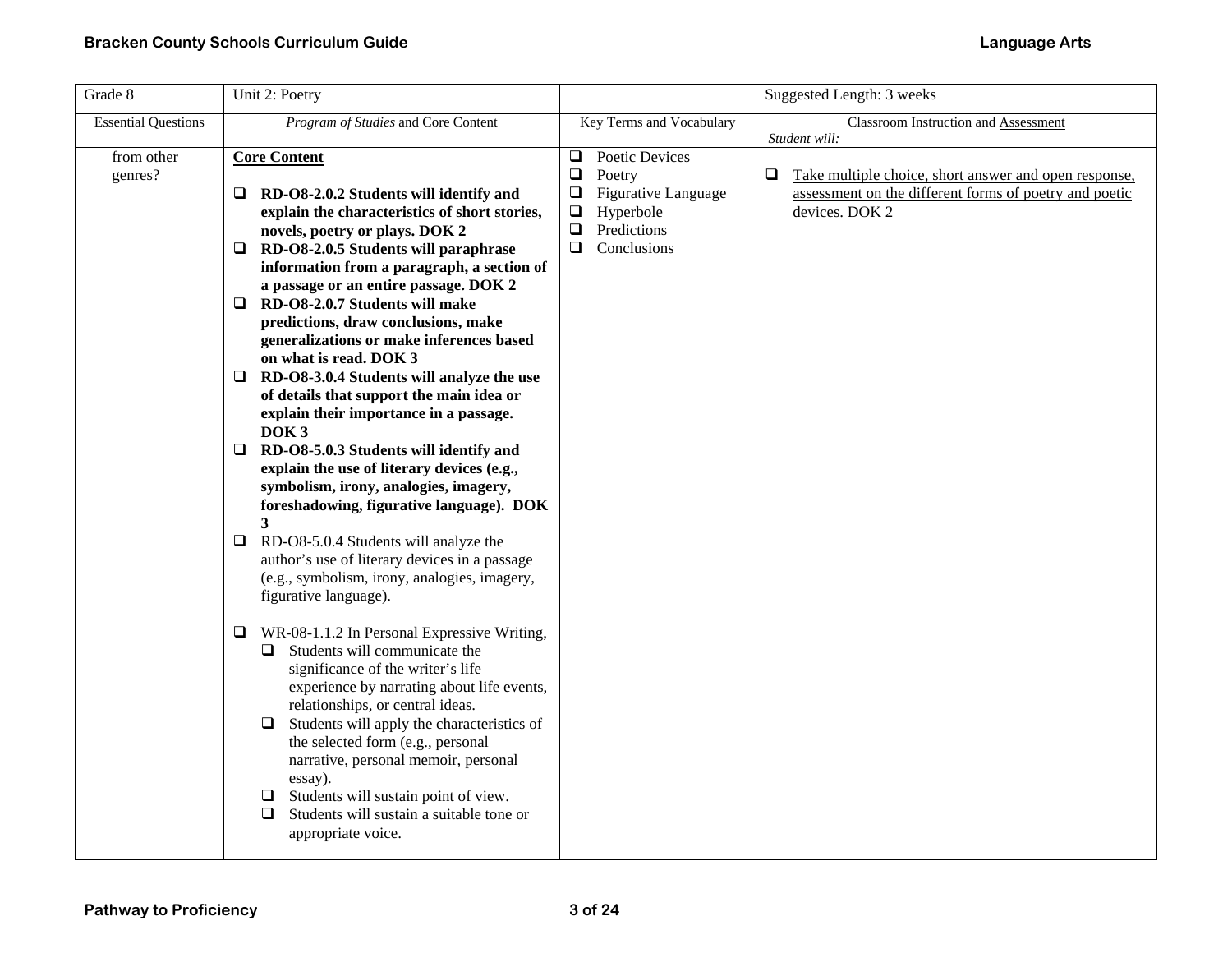| Grade 8                    | Unit 2: Poetry                                                                                                                                                                                                                                                                                                                                                                                                                                                                                                                                                                                                                                                                                                                           |                          | Suggested Length: 3 weeks            |
|----------------------------|------------------------------------------------------------------------------------------------------------------------------------------------------------------------------------------------------------------------------------------------------------------------------------------------------------------------------------------------------------------------------------------------------------------------------------------------------------------------------------------------------------------------------------------------------------------------------------------------------------------------------------------------------------------------------------------------------------------------------------------|--------------------------|--------------------------------------|
| <b>Essential Questions</b> | Program of Studies and Core Content                                                                                                                                                                                                                                                                                                                                                                                                                                                                                                                                                                                                                                                                                                      | Key Terms and Vocabulary | Classroom Instruction and Assessment |
|                            | ❏<br>WR-08-1.2.2 In Personal Expressive/Literary<br>Writing,<br>Students will communicate theme/main<br>$\Box$<br>idea through use of literary elements<br>appropriate to the genre:<br>$\Box$ Students will develop characters<br>(fictional/non-fictional) through<br>thoughts, emotions, actions,<br>descriptions, or dialogue when<br>appropriate.<br>Students will develop plot/story line<br>❏<br>appropriate to the form.<br>Students will develop an appropriate<br>⊔<br>setting, mood, scene, image, feeling,<br>or story line.<br>Students will incorporate literary or<br>❏<br>poetic devices (e.g., simile, metaphor,<br>personification) when appropriate.<br>Students will incorporate reflection or<br>$\Box$<br>insight. |                          | Student will:                        |
|                            | ❏<br>WR-08-2.3.2 In Personal Expressive/Literary<br>Writing,<br>Students will engage the interest of the<br>❏<br>reader.<br>Students will communicate ideas and<br>❏<br>details in meaningful order.<br>Students will apply organizational<br>⊔<br>devices (e.g., foreshadowing, flashback)<br>when appropriate.<br>Students will apply a variety of<br>$\Box$<br>transitions or transitional elements<br>between ideas and details to guide the<br>reader.<br>Students will apply paragraphs<br>⊔<br>effectively.<br>Students will arrange poetic stanzas in a<br>□<br>way that enhances the meaning through<br>the use of white space, line breaks, and                                                                                |                          |                                      |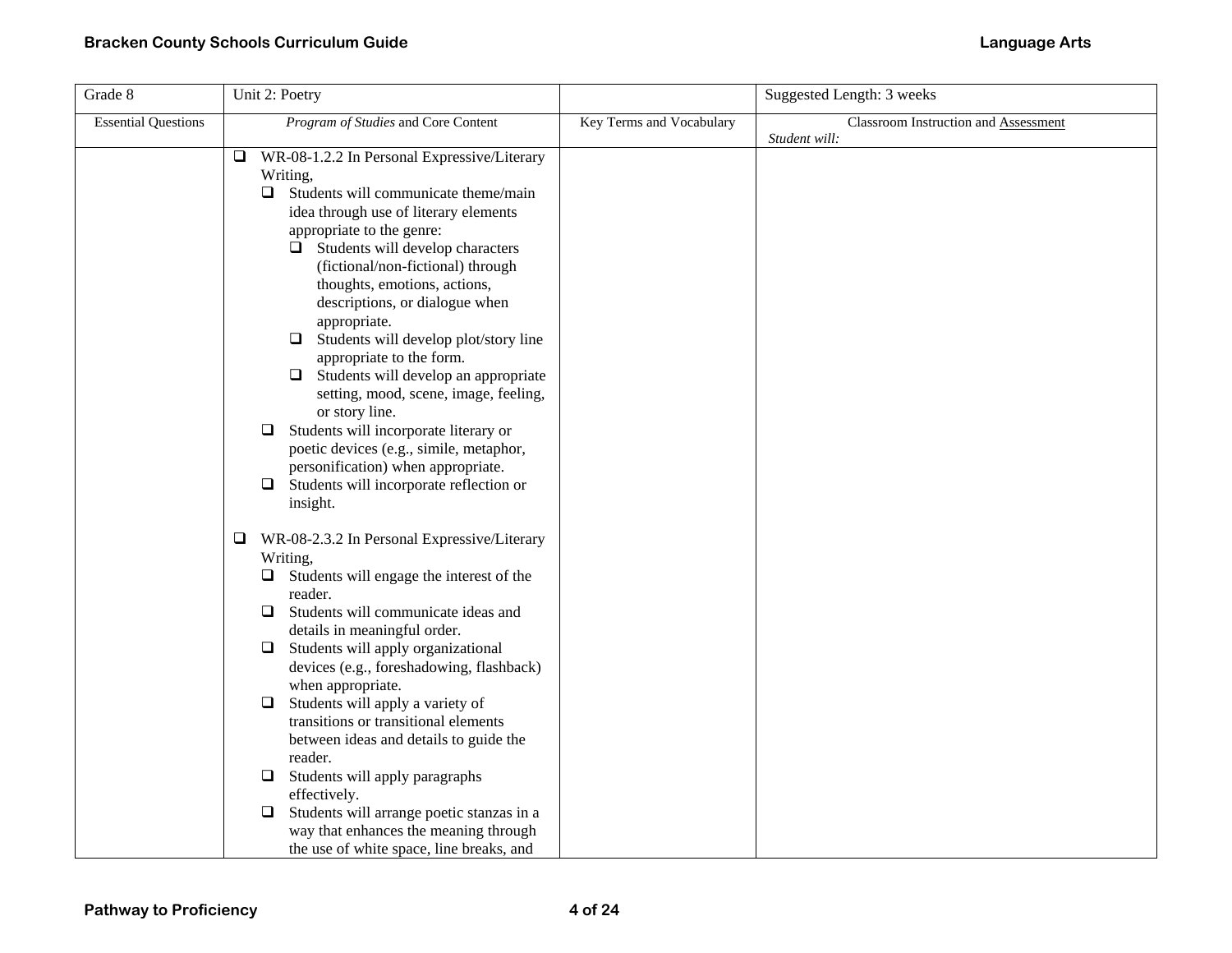| Grade 8                    | Unit 2: Poetry                                                                                                                                                                                                                                                                                                                                                                                                                                            |                          | Suggested Length: 3 weeks                             |
|----------------------------|-----------------------------------------------------------------------------------------------------------------------------------------------------------------------------------------------------------------------------------------------------------------------------------------------------------------------------------------------------------------------------------------------------------------------------------------------------------|--------------------------|-------------------------------------------------------|
| <b>Essential Questions</b> | Program of Studies and Core Content                                                                                                                                                                                                                                                                                                                                                                                                                       | Key Terms and Vocabulary | Classroom Instruction and Assessment<br>Student will: |
|                            | shape.<br>Students will create conclusions<br>$\Box$<br>effectively.                                                                                                                                                                                                                                                                                                                                                                                      |                          |                                                       |
|                            | <b>WR-M-2.4.0 Sentence Structure: Students</b><br>0<br>will create effective sentences by<br>$\Box$ Applying a variety of structures and<br>lengths<br>$\hfill\Box\quad$ Developing complete and correct<br>sentences unless using unconventional<br>structures for effect when appropriate<br>DOK <sub>3</sub>                                                                                                                                           |                          |                                                       |
|                            | WR-08-2.4.1 In Reflective Writing,<br>❏<br>$\Box$ Students will develop sentences of<br>various structures and lengths throughout<br>the piece.<br>Students will develop complete sentences<br>□<br>or apply unconventional structures when<br>appropriate.                                                                                                                                                                                               |                          |                                                       |
|                            | $\Box$ WR-08-2.4.2 In Personal Expressive/Literary<br>Writing,<br>Students will develop sentences of<br>❏<br>various structures and lengths throughout<br>the piece.<br>Students will develop complete sentences<br>□<br>or apply unconventional structures for an<br>intentional effect when appropriate.<br>Students will arrange poetic language in<br>$\Box$<br>meaningful order.<br>Students will apply poetic line breaks<br>$\Box$<br>effectively. |                          |                                                       |
|                            | WR-08-3.5.2 In Personal Expressive/Literary<br>❏<br>Writing,<br>$\Box$ Students will adhere to standard<br>guidelines for usage and grammar or use<br>nonstandard for effect.                                                                                                                                                                                                                                                                             |                          |                                                       |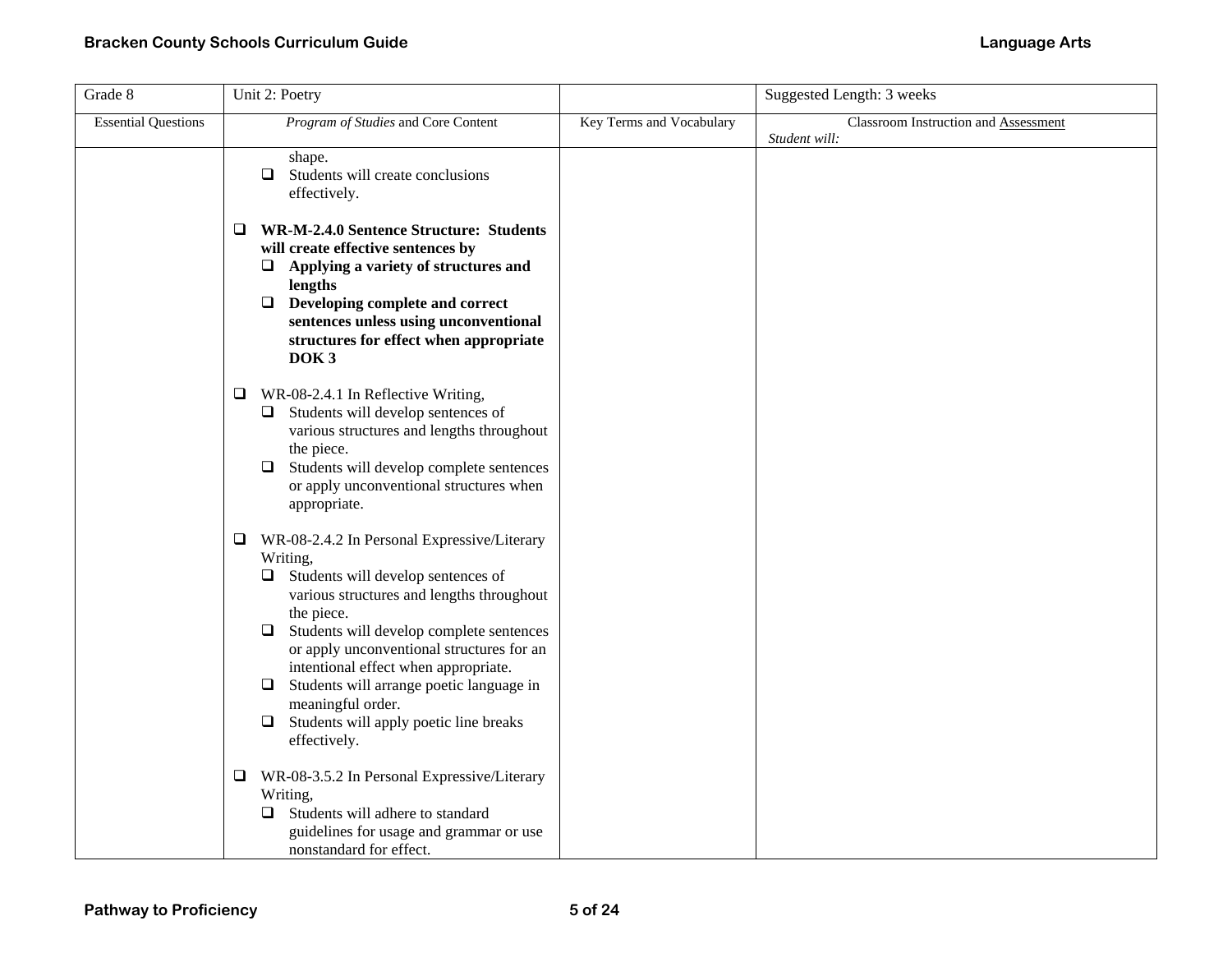| Grade 8                    | Unit 2: Poetry                                |                          | Suggested Length: 3 weeks            |
|----------------------------|-----------------------------------------------|--------------------------|--------------------------------------|
| <b>Essential Questions</b> | <i>Program of Studies</i> and Core Content    | Key Terms and Vocabulary | Classroom Instruction and Assessment |
|                            |                                               |                          | Student will:                        |
|                            | Students will incorporate language based<br>⊔ |                          |                                      |
|                            | on economy, precision, richness, or           |                          |                                      |
|                            | impact on the reader.                         |                          |                                      |
|                            | Students will develop ideas through           |                          |                                      |
|                            | descriptive or figurative language.           |                          |                                      |

| Grade 8                                                                                    | Unit 3: Propaganda/ Persuasive Techniques                                                                                                                                                                                                                                                             | Suggested Length: 4 weeks                                                                                                                                                              |                                                                                                                                                                                                                                                                                                |
|--------------------------------------------------------------------------------------------|-------------------------------------------------------------------------------------------------------------------------------------------------------------------------------------------------------------------------------------------------------------------------------------------------------|----------------------------------------------------------------------------------------------------------------------------------------------------------------------------------------|------------------------------------------------------------------------------------------------------------------------------------------------------------------------------------------------------------------------------------------------------------------------------------------------|
| <b>Essential Questions</b>                                                                 | Program of Studies and Core Content                                                                                                                                                                                                                                                                   | Key Terms and Vocabulary                                                                                                                                                               | Classroom Instruction and Assessment<br>Student will:                                                                                                                                                                                                                                          |
|                                                                                            | <b>Program of Studies</b>                                                                                                                                                                                                                                                                             |                                                                                                                                                                                        |                                                                                                                                                                                                                                                                                                |
| What is<br>propaganda?<br>2.<br>What are some<br>types of<br>advertising<br>techniques and | ELA-8-R-1 read and understand a variety of<br>$\Box$<br>materials, making connections to students'<br>lives, to real world issues, and/or to current<br>events.<br>$\Box$<br>ELA-8-R- 5 identify and analyze authors'<br>positions, main ideas, and techniques of<br>support in persuasive materials. | Propaganda<br>⊔<br>$\Box$<br>Slogan<br>$\Box$<br>Bandwagon<br>$\Box$<br>Repetition<br><b>Celebrity Endorsement</b><br>$\Box$<br>Free and Bargain<br>$\Box$<br>$\Box$<br>Misinformation | Identify and discuss familiar advertising symbols/<br>⊔<br>slogans from our media today by scanning to find the<br>information. DOK 1<br>Classify different types of propaganda based on the<br>$\Box$<br>goals of the advertiser and formulating questions about<br>the advertisements. DOK 1 |
| why do<br>companies and<br>advertisers use<br>these<br>techniques?                         | ELA-8-W-1 respond to materials read and<br>$\Box$<br>concerns relevant to students' lives and the<br>lives of others in society through applying<br>writing-to-learn strategies and writing-to-<br>demonstrate-learning strategies (additional                                                        | $\Box$<br><b>Brand Name</b><br>$\Box$<br>Sex Appeal<br>$\Box$<br><b>Quality Claims</b><br>$\Box$<br>Comparisons<br>Testimonial<br>❏                                                    | Look at magazines and pick and choose different types<br>of advertisements. Then describe how they use<br>persuasive techniques. DOK 2                                                                                                                                                         |
| 3.<br>What are<br>different forms                                                          | supporting Academic Expectations 1.10, 5.1,<br>$(6.3)$ .                                                                                                                                                                                                                                              | $\Box$<br><b>Bias</b><br>$\Box$<br><b>Statistics</b><br>$\Box$<br><b>Expert Opinion</b>                                                                                                | Analyze real advertisements and commercials on video<br>$\Box$<br>and discuss what types of propaganda they use. . DOK 2                                                                                                                                                                       |
| of persuasion?<br>Why do people                                                            | <b>Core Content</b>                                                                                                                                                                                                                                                                                   | $\Box$<br>Argument<br>$\Box$<br>Analyze<br>Generalizations<br>❏                                                                                                                        | Create impromptu commercials using knowledge of<br>Q.<br>propaganda. DOK 3                                                                                                                                                                                                                     |
| 4.<br>need to be<br>aware of<br>propaganda and<br>persuasive                               | RD-O8-1.0.4 Students will formulate<br>$\Box$<br>questions to guide reading.<br>RD-O8-1.0.5 Students will scan to find key<br>information.                                                                                                                                                            | □<br>Skim/Scan<br>Persuasive<br>$\Box$<br>❏<br>Evaluate                                                                                                                                | Fill out graphic organizer for the vocab. word<br>$\Box$<br>"propaganda" and the eight types studied using the<br>FRAYER MODEL for vocabulary. DOK 2                                                                                                                                           |
| techniques?<br>Where do we<br>5.<br>encounter<br>propaganda on                             | RD-O8-1.0.7 Students will interpret literal<br>❏<br>and non-literal meanings of words or<br>phrases based on context. DOK 2<br>RD-O8-1.0.8 Students will interpret the                                                                                                                                |                                                                                                                                                                                        | Watch and analyze video called "Psycho Sell" on how<br>0.<br>advertising appeals to people mentally and answer<br>Higher Order Thinking Questions on the information.<br>DOK <sub>2</sub>                                                                                                      |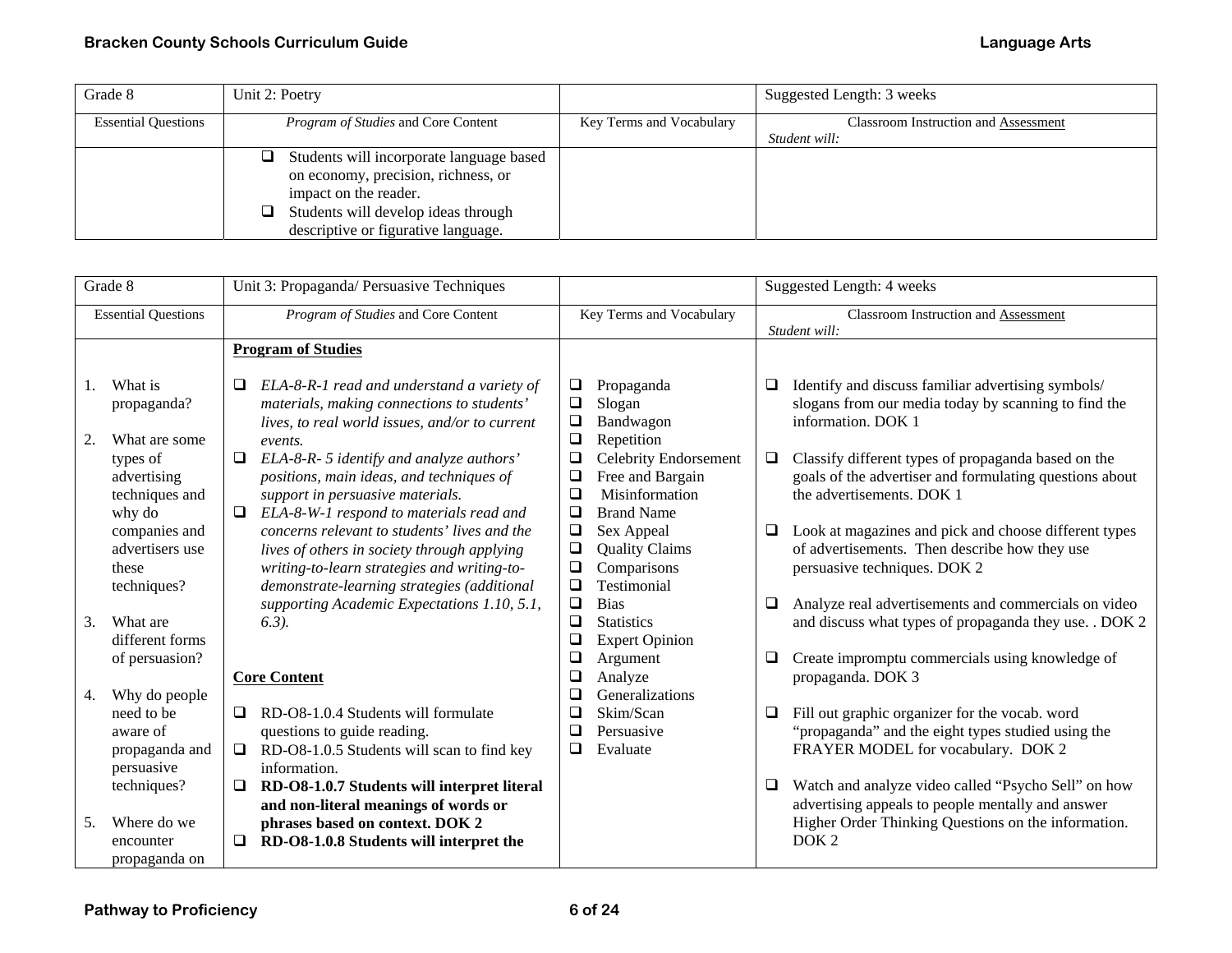| Grade 8                                                    | Unit 3: Propaganda/ Persuasive Techniques                                                                                                                                                                                                                                                                                                                                                                                                                                                                                                                                                                                                                                                                                                                                                                                                                                                     |                          | Suggested Length: 4 weeks                                                                                                                                                                                                                                                                                                                                   |
|------------------------------------------------------------|-----------------------------------------------------------------------------------------------------------------------------------------------------------------------------------------------------------------------------------------------------------------------------------------------------------------------------------------------------------------------------------------------------------------------------------------------------------------------------------------------------------------------------------------------------------------------------------------------------------------------------------------------------------------------------------------------------------------------------------------------------------------------------------------------------------------------------------------------------------------------------------------------|--------------------------|-------------------------------------------------------------------------------------------------------------------------------------------------------------------------------------------------------------------------------------------------------------------------------------------------------------------------------------------------------------|
| <b>Essential Questions</b>                                 | Program of Studies and Core Content                                                                                                                                                                                                                                                                                                                                                                                                                                                                                                                                                                                                                                                                                                                                                                                                                                                           | Key Terms and Vocabulary | Classroom Instruction and Assessment<br>Student will:                                                                                                                                                                                                                                                                                                       |
| an everyday<br>basis and how<br>can students<br>create it? | meaning of jargon, dialect or specialized<br>vocabulary used in a passage. DOK 2<br>RD-O8-3.0.8 Students will explain an<br>Q.<br>author's argument or identify evidence<br>from the passage to support the author's<br>argument. DOK 3<br>RD-O8-3.0.9 Students will identify<br>□<br>persuasive techniques (e.g., expert opinion,<br>logical/emotional/ethical appeal, repetition,<br>rhetorical question allusion) or<br>propaganda techniques (e.g., testimonial,<br>bandwagon, personal attack) or explain<br>how each is used. DOK 2<br>RD-O8-5.0.5 Students will evaluate<br>⊔<br>author's word choice, style, content or use<br>of literary elements. DOK 3<br>$\Box$ RD-O8-5.0.7 Students will evaluate the<br>effectiveness of organization or format in<br>fulfilling the purpose of a passage.<br>$\Box$ WR-08-1.2.3 In Transactive Writing,<br>Students will communicate relevant |                          | $\Box$ Work in groups to create an original commercial with<br>slogan and at least one type of propaganda and by using<br>the rubric provided. Perform commercial in front of<br>class. DOK 3<br>⊔<br>Take written assessment on propaganda: CATS LIKE.<br>DOK <sub>2</sub><br>Write Persuasive Paper to Parents using techniques.<br>⊔<br>DOK <sub>3</sub> |
|                                                            | ⊔<br>information to clarify and justify a<br>specific purpose.<br>Students will develop a deliberate angle<br>0.<br>with support (e.g., facts, examples,<br>reasons, comparisons, diagrams, charts,<br>other visuals).<br>Students will develop explanations to<br>Q.<br>support the writer's purpose.<br>Students will apply research to support<br>□<br>ideas with facts and opinions.<br>Students will incorporate persuasive<br>0.<br>techniques (e.g., expert opinion,<br>emotional/logical/ethical appeal,<br>repetition, rhetorical question) or<br>propaganda techniques (e.g., testimonial,<br>bandwagon, personal attacks) when<br>appropriate.                                                                                                                                                                                                                                     |                          |                                                                                                                                                                                                                                                                                                                                                             |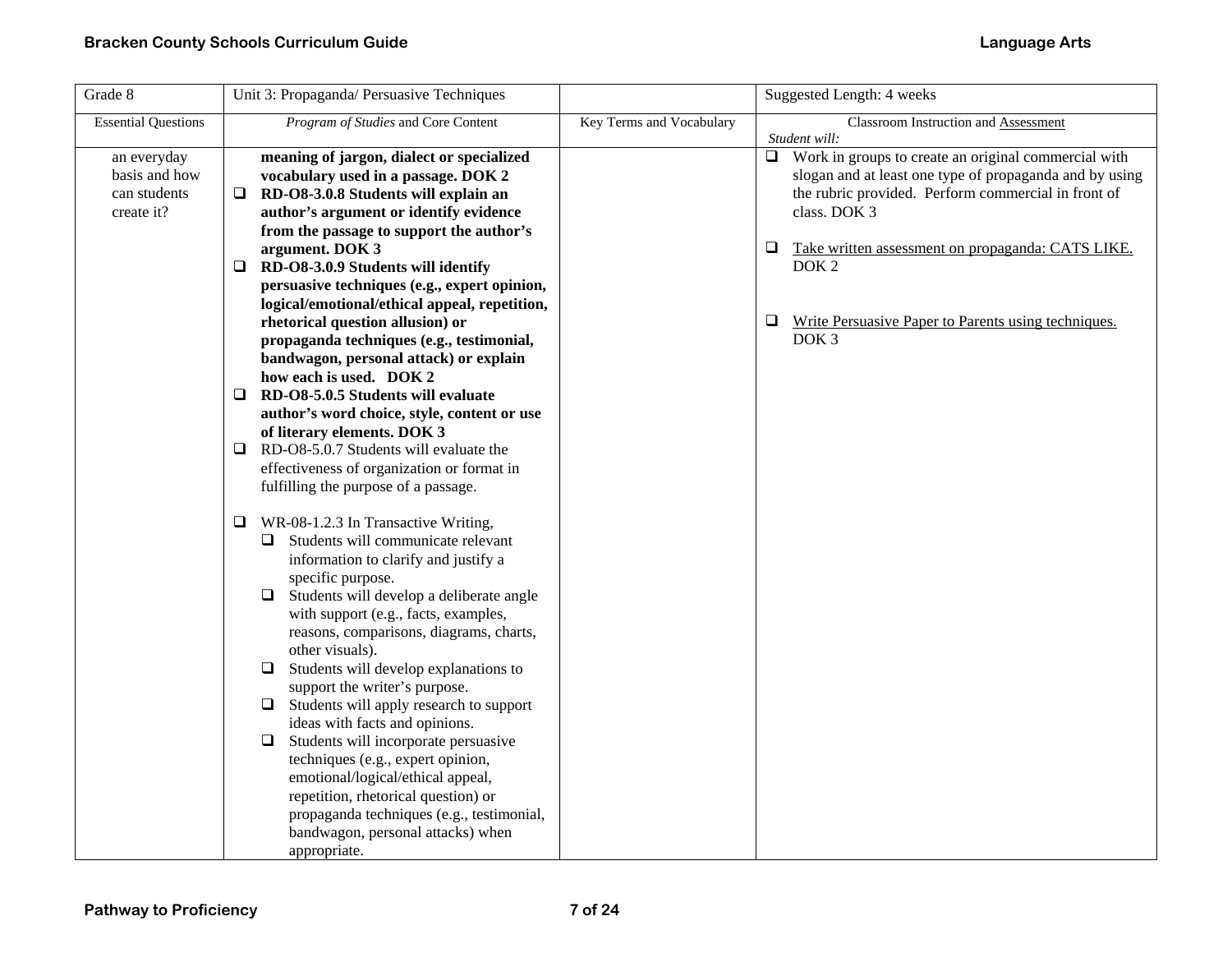|    | Grade 8                                                            | Unit 4: Preparing for the Real World                                                                                                                                                                                                           | Suggested Length: 2 weeks                                                                                                |  |                                                                                                                                                                                                      |
|----|--------------------------------------------------------------------|------------------------------------------------------------------------------------------------------------------------------------------------------------------------------------------------------------------------------------------------|--------------------------------------------------------------------------------------------------------------------------|--|------------------------------------------------------------------------------------------------------------------------------------------------------------------------------------------------------|
|    | <b>Essential Questions</b>                                         | Program of Studies and Core Content                                                                                                                                                                                                            | Key Terms and Vocabulary                                                                                                 |  | Classroom Instruction and Assessment<br>Student will:                                                                                                                                                |
|    |                                                                    | <b>Program of Studies</b>                                                                                                                                                                                                                      |                                                                                                                          |  |                                                                                                                                                                                                      |
| 1. | What are the<br>common traits<br>of successful<br>people?          | ELA-8-W-1 respond to materials read and<br>Q.<br>concerns relevant to students' lives and the<br>lives of others in society through applying<br>writing-to-learn strategies and writing-to-<br>demonstrate-learning strategies (additional     | $\Box$<br>Communication<br>$\Box$<br>Jargon<br>$\Box$<br>Information<br>$\Box$<br>Subheading<br>$\Box$<br><b>Bullets</b> |  | $\Box$<br>Analyze a variety of workplace forms, and paperwork<br>and use those forms correctly. DOK 3<br>Discuss the layout and specialized vocabulary contained<br>$\Box$<br>within each one. DOK 3 |
| 2. | What are the<br>traditional<br>forms,<br>organizational            | supporting Academic Expectations 1.10, 5.1,<br>$(6.3)$ .<br>ELA-8-R-1 read and understand a variety of<br>$\Box$<br>materials, making connections to students'                                                                                 | $\Box$<br>White Space<br>$\Box$<br>Charts<br>$\Box$<br>Diagrams<br>$\Box$<br>Captions                                    |  | Read book, Teenagers Preparing for the Real World and<br>$\Box$<br>answer discussion questions on what is read. DOK 2                                                                                |
|    | features, and<br>text features of<br>real world                    | lives, to real world issues, and/or to current<br>events.<br>$\Box$<br>ELA-8-R-3 analyze transactive reading                                                                                                                                   |                                                                                                                          |  | Analyze wage earning of dropouts compared to others.<br>$\Box$<br>DOK <sub>1</sub>                                                                                                                   |
| 3. | documents?<br>What are the<br>meanings of                          | material (informational, practical/workplace,<br>and persuasive) to create responses through<br>addressing issues, confirming predictions,<br>paraphrasing information to support ideas,                                                       |                                                                                                                          |  | Answer CATS like multiple-choice test over the book.<br>$\Box$<br>DOK <sub>2</sub><br>$\Box$<br>Answer CATS like open response question about                                                        |
|    | workplace<br>jargon?                                               | and formulating/supporting opinions.<br>ELA-8-R-4 evaluate the effectiveness of<br>Q.<br>techniques and organizational aids (e.g.,                                                                                                             |                                                                                                                          |  | workplace writing. DOK 2                                                                                                                                                                             |
| 4. | Why is it<br>important to use<br>these<br>documents<br>accurately? | bullets, lists, layout, embedded visuals) in<br>transactive reading materials to enhance<br>understanding and to complete tasks.                                                                                                               |                                                                                                                          |  |                                                                                                                                                                                                      |
|    | Why is good                                                        | <b>Core Content</b>                                                                                                                                                                                                                            |                                                                                                                          |  |                                                                                                                                                                                                      |
| 5. | communication<br>so important?                                     | RD-O8-1.0.6 Students will skim to get the<br>$\Box$<br>general meaning of a passage.<br>RD-O8-3.07 Students will identify or explain<br>$\Box$                                                                                                 |                                                                                                                          |  |                                                                                                                                                                                                      |
| 6. | What are your<br>career options?                                   | an author's position based on evidence in a<br>passage.<br>RD-O8-5.0.7 Students will evaluate the<br>$\Box$<br>effectiveness of organization or format in<br>fulfilling the purpose of a passage.<br>RD-O8-5.0.8 Students will explain or<br>❏ |                                                                                                                          |  |                                                                                                                                                                                                      |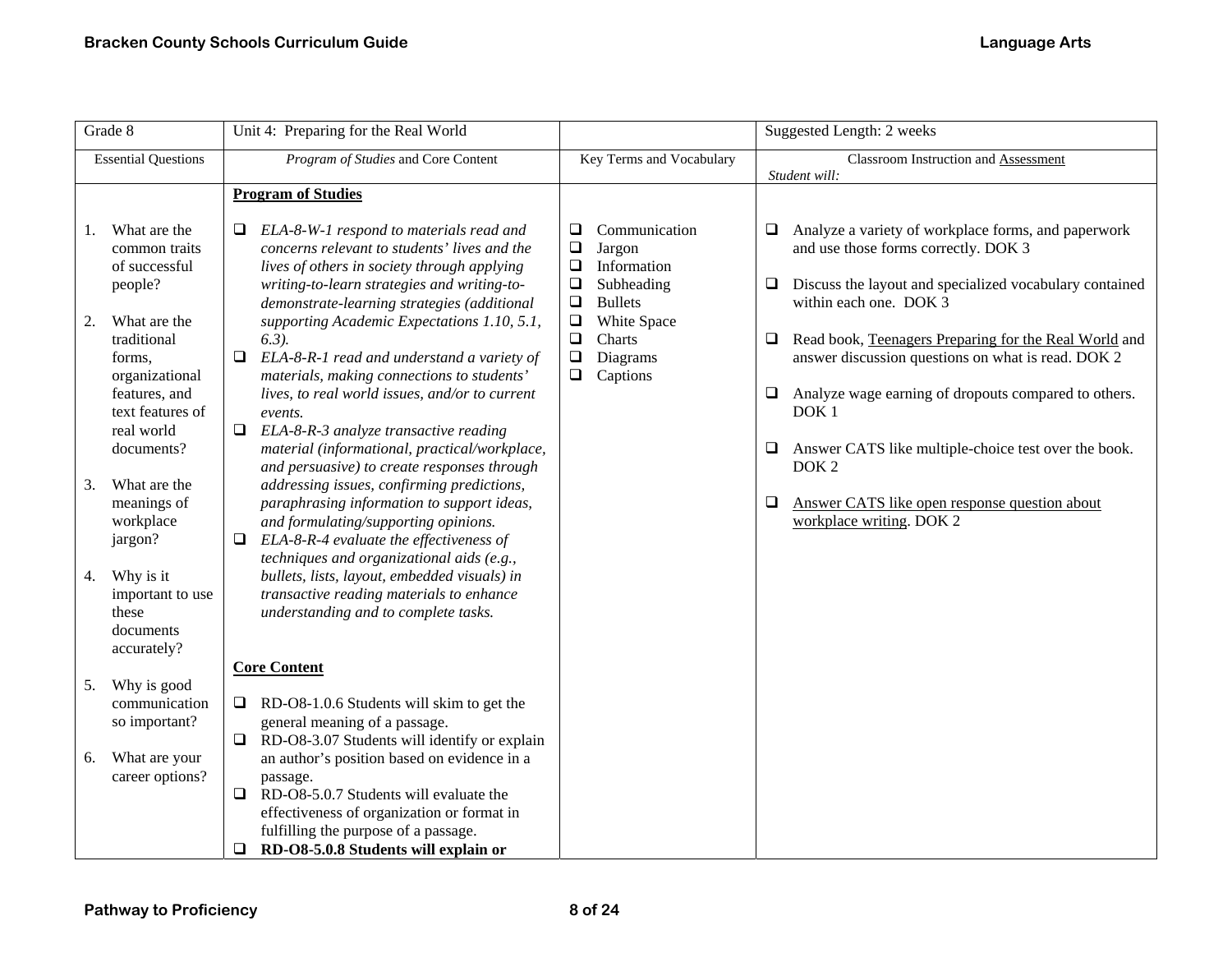| Grade 8                    | Unit 4: Preparing for the Real World                                                                                                                                                                                |                          | Suggested Length: 2 weeks                                    |
|----------------------------|---------------------------------------------------------------------------------------------------------------------------------------------------------------------------------------------------------------------|--------------------------|--------------------------------------------------------------|
| <b>Essential Questions</b> | <i>Program of Studies</i> and Core Content                                                                                                                                                                          | Key Terms and Vocabulary | <b>Classroom Instruction and Assessment</b><br>Student will: |
|                            | analyze how the use of text features (e.g.,<br>subheadings, bullets, fonts, white space,<br>layout, charts, diagrams, labels, pictures,<br>and captions) enhances the reader's<br>understanding of a passage. DOK 3 |                          |                                                              |

| Grade 8                                                           | Unit 5: Diary of Anne Frank: The Play<br><b>Dramas</b>                                                                                                                                             |                                                                                 | Suggested Length: 4 weeks                                                                                                                |
|-------------------------------------------------------------------|----------------------------------------------------------------------------------------------------------------------------------------------------------------------------------------------------|---------------------------------------------------------------------------------|------------------------------------------------------------------------------------------------------------------------------------------|
| <b>Essential Questions</b>                                        | Program of Studies and Core Content                                                                                                                                                                | Key Terms and Vocabulary                                                        | Classroom Instruction and Assessment<br>Student will:                                                                                    |
| What are the                                                      | <b>Program of Studies</b><br>ELA-8-R-1 read and understand a variety of<br>□                                                                                                                       | ❏<br>Set                                                                        | Watch and analyze video on the Holocaust to establish<br>⊔                                                                               |
| various<br>elements of<br>drama used in                           | materials, making connections to students'<br>lives, to real world issues, and/or to current<br>events.                                                                                            | ❏<br>Props<br>$\Box$<br>Playwright<br>$\Box$<br>Synopsis<br>$\Box$<br>Monologue | background knowledge and answer open response<br>question. DOK 3<br>Analyze photos online from concentration camps and<br>□              |
| plays?<br>2.<br>What makes<br>drama different                     | ELA-8-R-2 apply an understanding of literary<br>□<br>elements (e.g., characters, setting, conflict/<br>resolution, theme, point of view), techniques<br>(e.g., figurative language, foreshadowing, | $\Box$<br>Soliloquy<br>❏<br>Pantomime<br>$\Box$<br>Characters                   | discuss the realities of WWII. How does it affect<br>students' emotions? DOK 3                                                           |
| from other<br>genres?                                             | characterization), and styles to interpret<br>different genres (e.g., novels, essays, short<br>stories, poetry, drama).                                                                            | ❏<br>Conflict<br>Resolution<br>❏<br>$\Box$<br><b>Theme</b>                      | Read a modern version of Shakespeare's A Midsummer<br>❏<br>Night's Dream. DOK 3                                                          |
| 3.<br>What was the<br>Holocaust and<br>when did it<br>occur? What | ELA-8-W-1 respond to materials read and<br>$\Box$<br>concerns relevant to students' lives and the<br>lives of others in society through applying<br>writing-to-learn strategies and writing-to-    | $\Box$<br>Diary<br>❏<br>Flashback<br>$\Box$<br>Foreshadow<br>❏<br>Drama         | Interpret Drama Vocabulary as it pertains to this play<br>⊔<br>and use drama vocabulary in questions about the play.<br>DOK <sub>2</sub> |
| effects did the<br>Holocaust have<br>on the lives of              | demonstrate-learning strategies (additional<br>supporting Academic Expectations 1.10, 5.1,<br>$(6.3)$ .                                                                                            |                                                                                 | Answer and analyze higher order thinking guide<br>❏<br>questions on the play in a study guide format. DOK 3                              |
| those in the<br>play?                                             | <b>Core Content</b>                                                                                                                                                                                |                                                                                 | Read drama aloud; alternating parts in the play while<br>□<br>students utilize drama performance techniques. DOK 2                       |
| Why has Anne<br>4.<br>Frank's diary<br>survived as an             | RD-O8-2.0.1 Students will explain the main<br>$\Box$<br>idea of a passage. DOK 3<br>RD-O8-2.0.2 Students will identify and<br>$\Box$                                                               |                                                                                 | Compare and contrast the play to actual events during<br>❏<br>the Holocaust. DOK 3                                                       |
| important<br>literary work?                                       | explain the characteristics of short stories,<br>novels, poetry or plays. DOK 2                                                                                                                    |                                                                                 | Take written assessment on elements of drama: CATS-<br>⊔<br>multiple choice and open response format. DOK 2                              |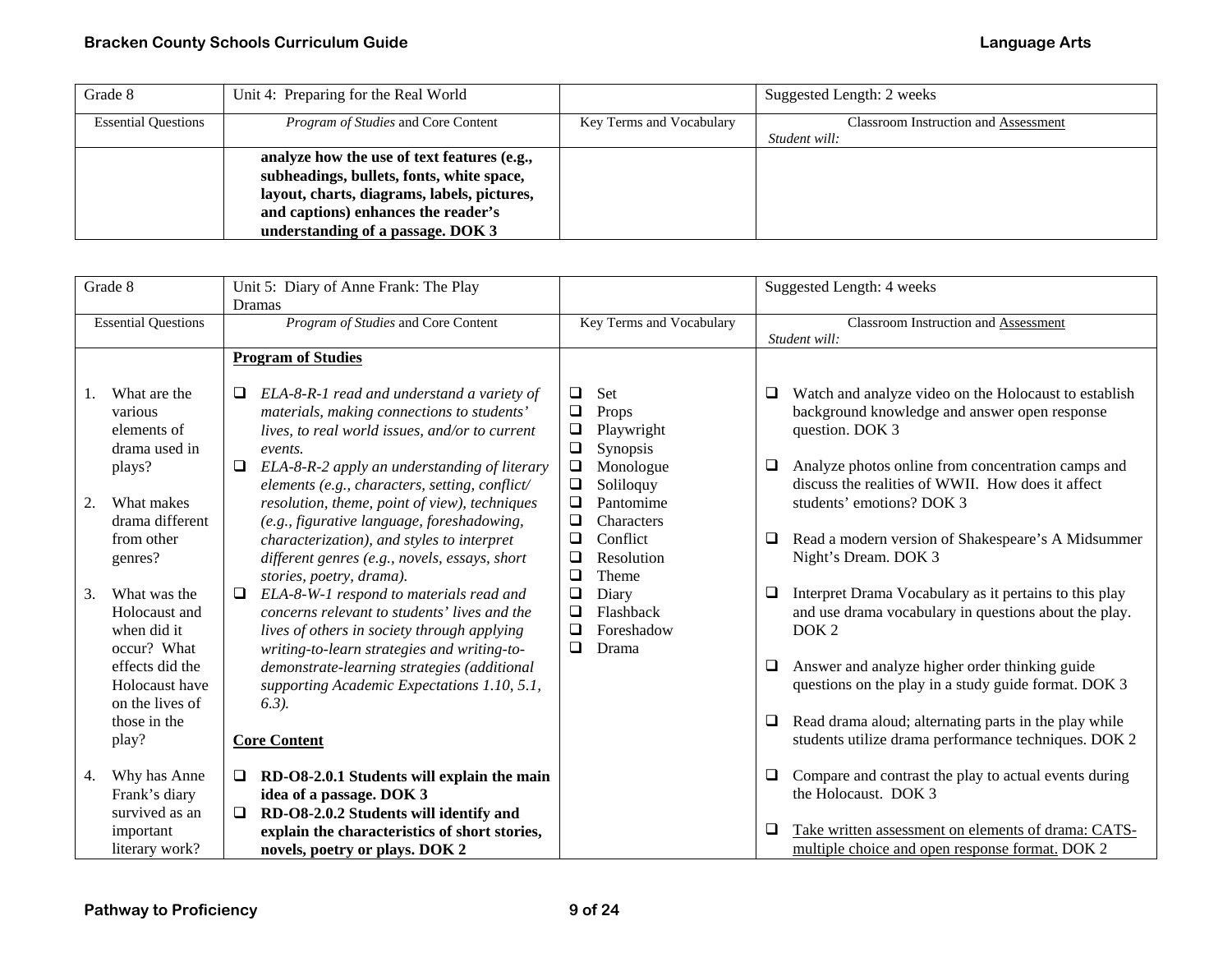| Grade 8                    | Unit 5: Diary of Anne Frank: The Play                                                                                                                                                                                                                                                                                                                                                                                                                                                                                                            |                          | Suggested Length: 4 weeks                                                                              |
|----------------------------|--------------------------------------------------------------------------------------------------------------------------------------------------------------------------------------------------------------------------------------------------------------------------------------------------------------------------------------------------------------------------------------------------------------------------------------------------------------------------------------------------------------------------------------------------|--------------------------|--------------------------------------------------------------------------------------------------------|
|                            | Dramas                                                                                                                                                                                                                                                                                                                                                                                                                                                                                                                                           |                          |                                                                                                        |
| <b>Essential Questions</b> | Program of Studies and Core Content                                                                                                                                                                                                                                                                                                                                                                                                                                                                                                              | Key Terms and Vocabulary | Classroom Instruction and Assessment<br>Student will:                                                  |
|                            | RD-O8-3.0.1 Students will analyze the<br>□<br>relationship between a speaker's or<br>character's motivation and behavior in a<br>passage, as revealed by the dilemmas. DOK<br>$\mathbf{3}$                                                                                                                                                                                                                                                                                                                                                       |                          | $\Box$<br>Students write a script of their own utilizing the<br>elements of drama. WP- Literary. DOK 3 |
|                            | $\Box$<br>RD-O8-3.0.2 Students will identify or<br>explain an author's purpose in a passage.<br>DOK <sub>2</sub><br>RD-O8-4.0.2 Students will use evidence from<br>$\Box$<br>a passage to formulate opinions in response to                                                                                                                                                                                                                                                                                                                      |                          |                                                                                                        |
|                            | a reading passage.                                                                                                                                                                                                                                                                                                                                                                                                                                                                                                                               |                          |                                                                                                        |
|                            | WR-M-1.2.0 Idea Development/Support:<br>□<br>Students will support main ideas and<br>deepen the audience's understanding of<br>purpose by<br>$\Box$ Developing logical, justified, and<br>suitable explanations<br>$\Box$ Providing relevant elaboration<br>$\Box$ Explaining related connections or<br>reflections<br>$\Box$ Applying idea development strategies<br>appropriate to the form                                                                                                                                                    |                          |                                                                                                        |
|                            | □<br>WR-08-1.2.2 In Personal Expressive/Literary<br>Writing,<br>Students will communicate theme/main<br>□<br>idea through use of literary elements<br>appropriate to the genre:<br>Students will develop characters<br>$\Box$<br>(fictional/non-fictional) through<br>thoughts, emotions, actions,<br>descriptions, or dialogue when<br>appropriate.<br>Students will develop plot/story line<br>$\Box$<br>appropriate to the form.<br>Students will develop an appropriate<br>$\Box$<br>setting, mood, scene, image, feeling,<br>or story line. |                          |                                                                                                        |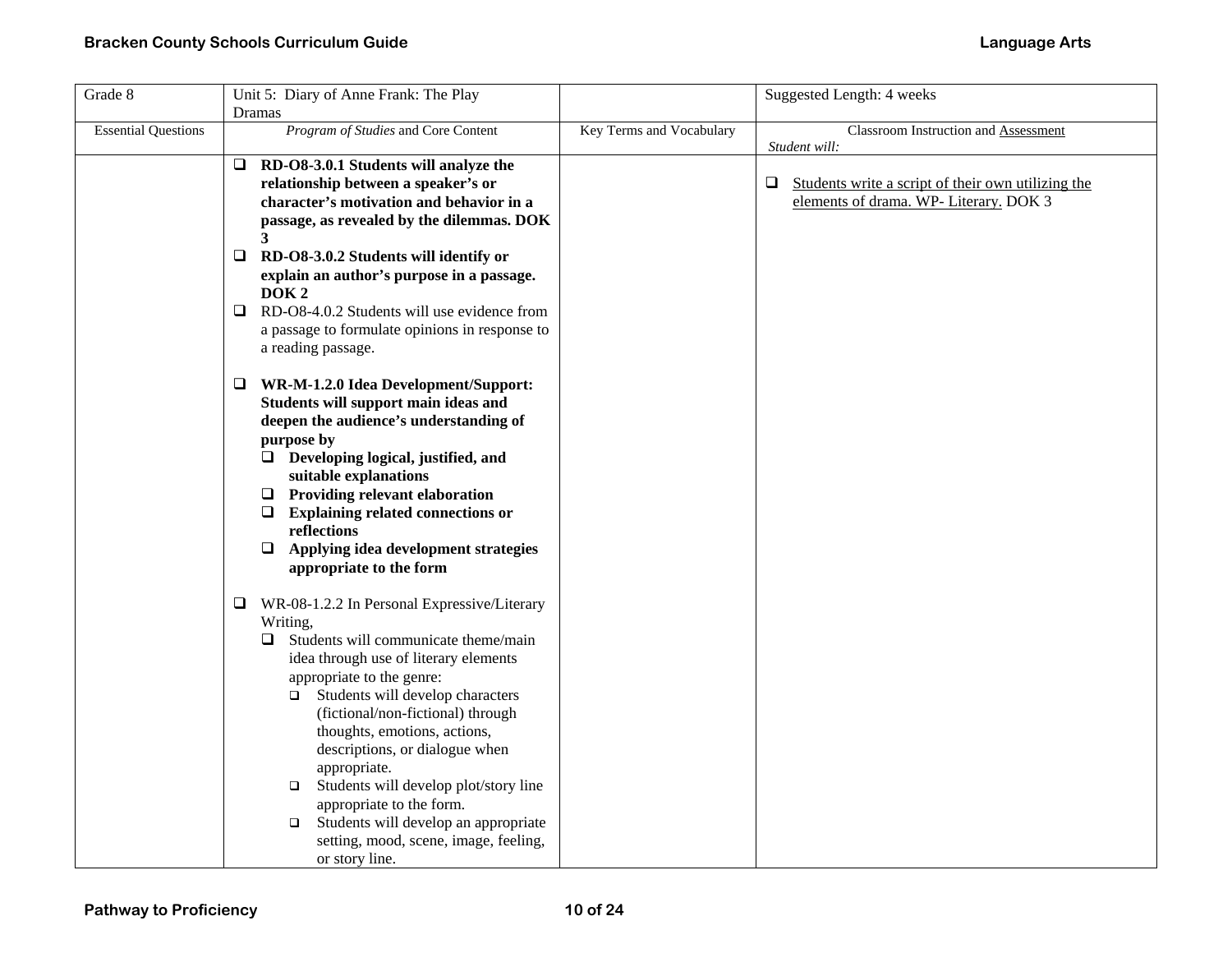| Grade 8                    | Unit 5: Diary of Anne Frank: The Play            |                          | Suggested Length: 4 weeks            |
|----------------------------|--------------------------------------------------|--------------------------|--------------------------------------|
|                            | Dramas                                           |                          |                                      |
| <b>Essential Questions</b> | Program of Studies and Core Content              | Key Terms and Vocabulary | Classroom Instruction and Assessment |
|                            |                                                  |                          | Student will:                        |
|                            | Students will incorporate literary or<br>$\Box$  |                          |                                      |
|                            | poetic devices (e.g., simile, metaphor,          |                          |                                      |
|                            | personification) when appropriate.               |                          |                                      |
|                            | Students will incorporate reflection or<br>□     |                          |                                      |
|                            | insight.                                         |                          |                                      |
|                            |                                                  |                          |                                      |
|                            | WR-08-2.4.2 In Personal Expressive/Literary<br>⊔ |                          |                                      |
|                            |                                                  |                          |                                      |
|                            | Writing,                                         |                          |                                      |
|                            | Students will develop sentences of<br>⊔          |                          |                                      |
|                            | various structures and lengths throughout        |                          |                                      |
|                            | the piece.                                       |                          |                                      |
|                            | Students will develop complete sentences<br>⊔    |                          |                                      |
|                            | or apply unconventional structures for an        |                          |                                      |
|                            | intentional effect when appropriate.             |                          |                                      |
|                            | Students will arrange language in<br>□           |                          |                                      |
|                            | meaningful order.                                |                          |                                      |
|                            |                                                  |                          |                                      |
|                            | WR-08-3.5.2 In Personal Expressive/Literary<br>□ |                          |                                      |
|                            | Writing,                                         |                          |                                      |
|                            | Students will adhere to standard<br>⊔            |                          |                                      |
|                            | guidelines for usage and grammar or use          |                          |                                      |
|                            | nonstandard for effect.                          |                          |                                      |
|                            |                                                  |                          |                                      |
|                            | Students will incorporate language based<br>□    |                          |                                      |
|                            | on economy, precision, richness, or              |                          |                                      |
|                            | impact on the reader.                            |                          |                                      |
|                            | Students will develop ideas through              |                          |                                      |
|                            | descriptive or figurative language.              |                          |                                      |

| Grade 8                                    | Unit 6: Building Vocabulary                                                                                                  |                                                 | Suggested Length: 3 weeks                                                                                                                                         |
|--------------------------------------------|------------------------------------------------------------------------------------------------------------------------------|-------------------------------------------------|-------------------------------------------------------------------------------------------------------------------------------------------------------------------|
| <b>Essential Questions</b>                 | <i>Program of Studies</i> and Core Content                                                                                   | Key Terms and Vocabulary                        | <b>Classroom Instruction and Assessment</b>                                                                                                                       |
|                                            |                                                                                                                              |                                                 | Student will:                                                                                                                                                     |
| Why is a large<br>vocabulary<br>important? | <b>Core Content</b><br>RD-O8-1.0.1 Students will apply knowledge<br>ل<br>of synonyms or antonyms to comprehend a<br>passage. | Synonym<br>Antonym<br>Context clues<br>Examples | Students will compare/contrast using several techniques<br>⊔<br>including the Venn Diagram and Tables. DOK 3<br>They do activities using homonyms, homophone, and |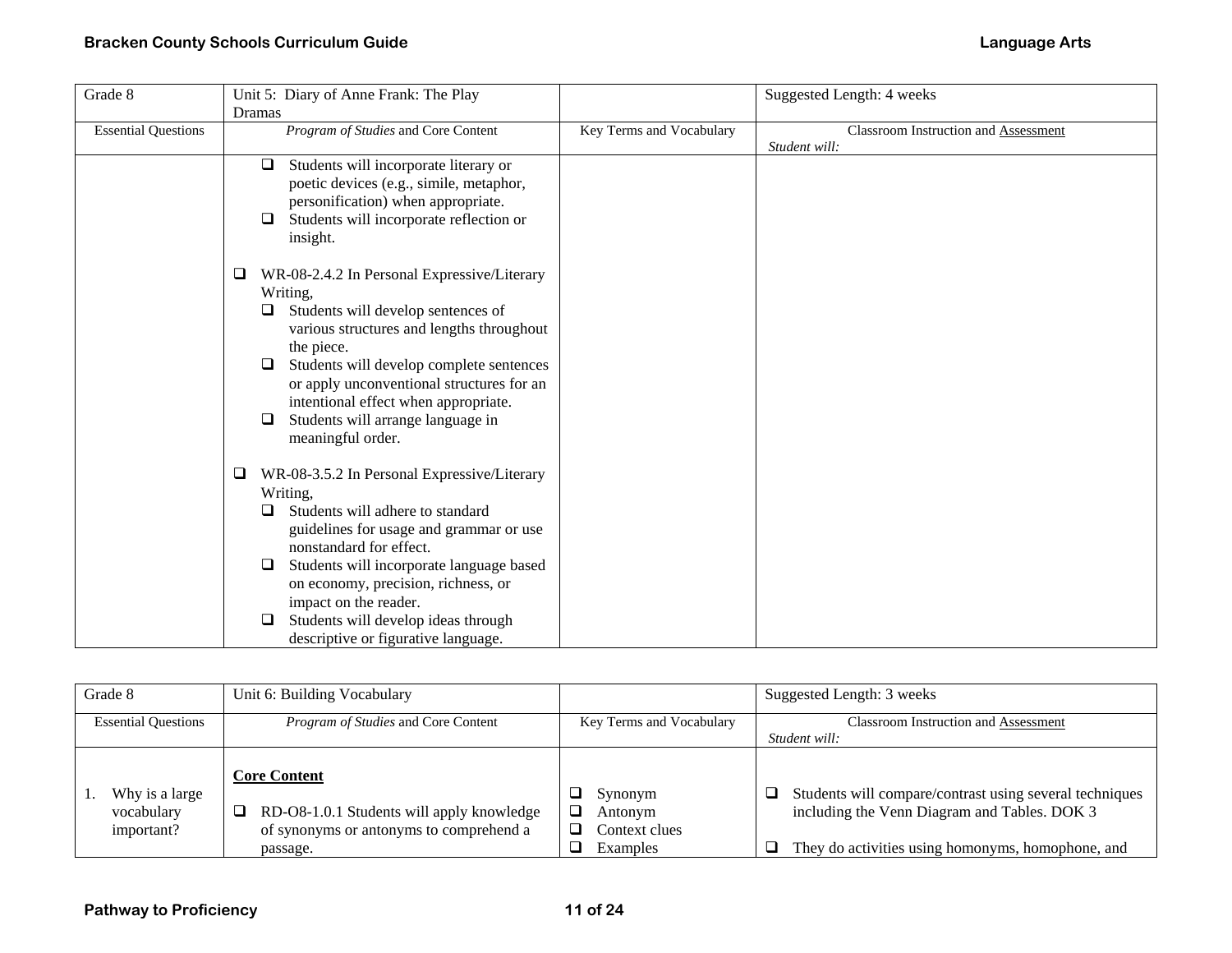| Grade 8                                                                                                                                                                | Unit 6: Building Vocabulary                                                                                                                                                                                                                                                                                                                                                                                                                                                                                                                                                                                                                                                                                                                                                                                                                                                                                                                                                                                                                                                                                                                                                                     |                                                                                                                                                                                                                                                                 | Suggested Length: 3 weeks                                                                                                                                                                                                                                                                                                                                                                                                                                                                                                                                                    |
|------------------------------------------------------------------------------------------------------------------------------------------------------------------------|-------------------------------------------------------------------------------------------------------------------------------------------------------------------------------------------------------------------------------------------------------------------------------------------------------------------------------------------------------------------------------------------------------------------------------------------------------------------------------------------------------------------------------------------------------------------------------------------------------------------------------------------------------------------------------------------------------------------------------------------------------------------------------------------------------------------------------------------------------------------------------------------------------------------------------------------------------------------------------------------------------------------------------------------------------------------------------------------------------------------------------------------------------------------------------------------------|-----------------------------------------------------------------------------------------------------------------------------------------------------------------------------------------------------------------------------------------------------------------|------------------------------------------------------------------------------------------------------------------------------------------------------------------------------------------------------------------------------------------------------------------------------------------------------------------------------------------------------------------------------------------------------------------------------------------------------------------------------------------------------------------------------------------------------------------------------|
| <b>Essential Questions</b>                                                                                                                                             | Program of Studies and Core Content                                                                                                                                                                                                                                                                                                                                                                                                                                                                                                                                                                                                                                                                                                                                                                                                                                                                                                                                                                                                                                                                                                                                                             | Key Terms and Vocabulary                                                                                                                                                                                                                                        | <b>Classroom Instruction and Assessment</b><br>Student will:                                                                                                                                                                                                                                                                                                                                                                                                                                                                                                                 |
| What are some<br>techniques to<br>build your<br>vocab?<br>3.<br>What are some<br>commonly<br>misused words?<br>What are some<br>4.<br>commonly<br>misspelled<br>words? | RD-O8-1.0.2 Students will select, based on<br>$\Box$<br>context, the appropriate meaning for a<br>word that has multiple meanings. DOK 2<br>RD-O8-1.0.3 Students will apply the<br>meanings of word parts (prefixes, suffixes,<br>roots) to comprehend unfamiliar words in a<br>passage.<br>RD-O8-1.0.7 Students will interpret literal<br>$\Box$<br>and non-literal meanings of words or<br>phrases based on context. DOK 2<br>RD-O8-5.0.9 Students will analyze the<br>$\Box$<br>organizational patterns (cause and effect,<br>comparison, contrast, sequence,<br>generalizations) in a passage.<br><b>Spelling</b><br>WR-08-4.11.23-Students will apply<br>knowledge of spelling patterns,<br>generalizations, and rules to commonly<br>used words. DOK 1<br>WR-08-4.11.24-Students will apply<br>⊔<br>knowledge of spelling patterns,<br>generalizations, and rules to plural forms<br>of words. DOK 1<br>WR-08-4.11.25-Students will apply<br>knowledge of spelling patterns,<br>generalizations and rules to contractions.<br>DOK <sub>1</sub><br>WR-08-4.11.26-Students will apply<br>⊔<br>knowledge of spelling patterns,<br>generalizations and rules to change verb<br>endings. DOK 1 | Comparison<br>$\Box$<br>Contrast<br>$\Box$<br>Cause and Effect<br>$\Box$<br>$\Box$<br>Definition<br>$\Box$<br>Homonyms<br>$\Box$<br>Homophones<br>$\Box$<br>Homographs<br>Connotation<br>$\Box$<br>$\Box$<br>Denotation<br>$\Box$<br>Prefix<br>$\Box$<br>Suffix | homographs in order to complete a task. DOK 2<br>Students will do assignments using prefixes, suffixes,<br>⊔<br>and roots in order to complete a task. DOK 2<br>Students list synonyms and antonyms for words in order<br>⊔<br>to complete a task. DOK 2<br>Students will use word parts in order to understand the<br>□<br>meanings of new words. DOK 2<br>Students will interpret literal and non-literal meanings<br>□<br>by using context clues. DOK 2<br>Students will practice the daily use of commonly<br>$\Box$<br>misspelled words and commonly misused words. DOK |

| Grade 8                    | Unit 7: Flowers for Algernon: A short story |                          | Suggested Length: 3 weeks                                    |
|----------------------------|---------------------------------------------|--------------------------|--------------------------------------------------------------|
| <b>Essential Ouestions</b> | <i>Program of Studies</i> and Core Content  | Key Terms and Vocabulary | <b>Classroom Instruction and Assessment</b><br>Student will: |
|                            |                                             |                          |                                                              |
|                            | <b>Program of Studies</b>                   |                          |                                                              |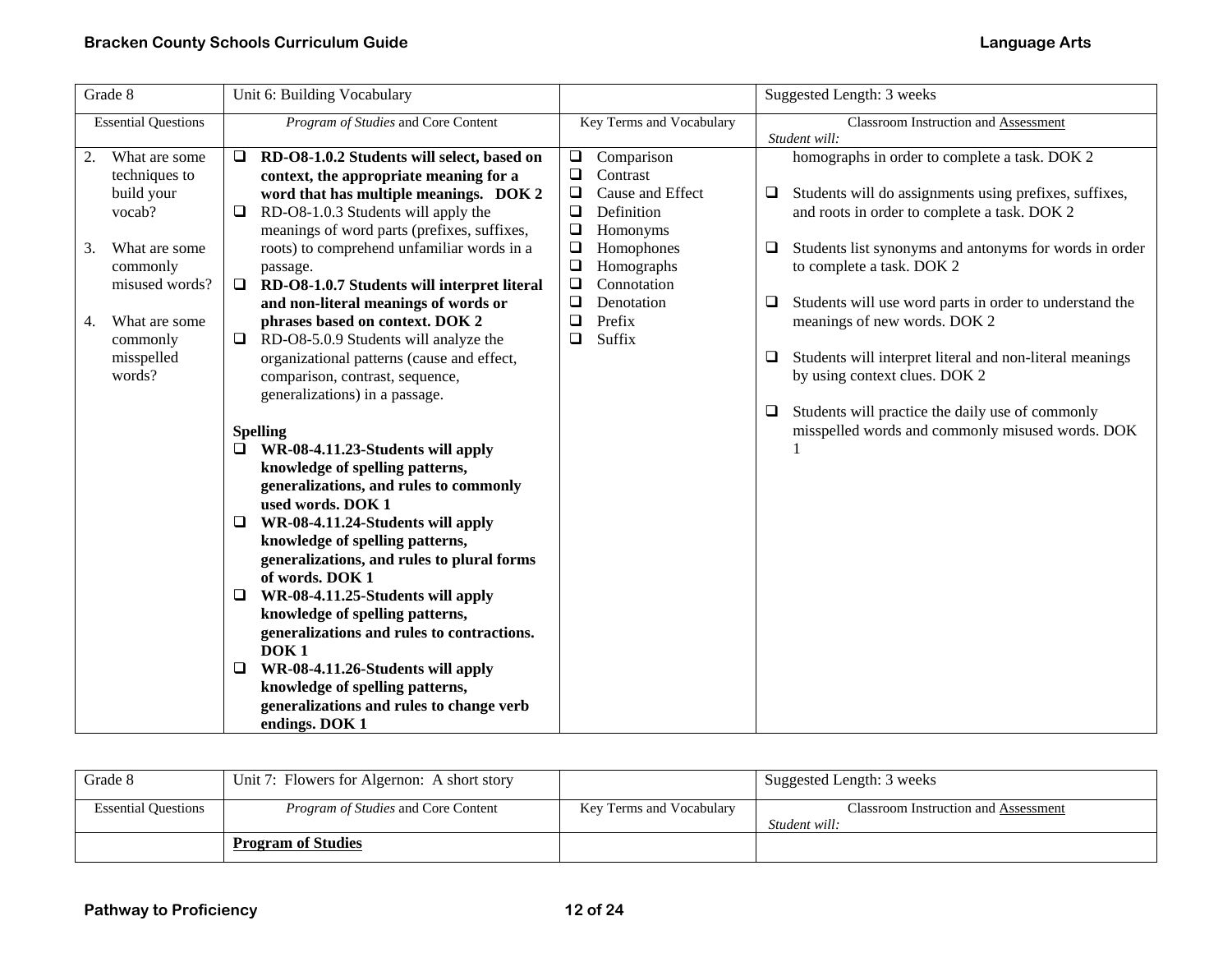| Grade 8                                                                                                                                                                                                                                                                                                                                                                                           | Unit 7: Flowers for Algernon: A short story                                                                                                                                                                                                                                                                                                                                                                                                                                                                                                                                                                                                                                                                                                                                                                                                                                                                                                                                                                                                                                                                                                                                                                                                                                                                                                                                                                                       |                                                                                                                                                                                                                                   | Suggested Length: 3 weeks                                                                                                                                                                                                                                                                                                                                                                                                                                                                                                                                                                                                                                                                                                                                                                                                                                                                                                                                                                                                                                                                                                                                                                                                                       |
|---------------------------------------------------------------------------------------------------------------------------------------------------------------------------------------------------------------------------------------------------------------------------------------------------------------------------------------------------------------------------------------------------|-----------------------------------------------------------------------------------------------------------------------------------------------------------------------------------------------------------------------------------------------------------------------------------------------------------------------------------------------------------------------------------------------------------------------------------------------------------------------------------------------------------------------------------------------------------------------------------------------------------------------------------------------------------------------------------------------------------------------------------------------------------------------------------------------------------------------------------------------------------------------------------------------------------------------------------------------------------------------------------------------------------------------------------------------------------------------------------------------------------------------------------------------------------------------------------------------------------------------------------------------------------------------------------------------------------------------------------------------------------------------------------------------------------------------------------|-----------------------------------------------------------------------------------------------------------------------------------------------------------------------------------------------------------------------------------|-------------------------------------------------------------------------------------------------------------------------------------------------------------------------------------------------------------------------------------------------------------------------------------------------------------------------------------------------------------------------------------------------------------------------------------------------------------------------------------------------------------------------------------------------------------------------------------------------------------------------------------------------------------------------------------------------------------------------------------------------------------------------------------------------------------------------------------------------------------------------------------------------------------------------------------------------------------------------------------------------------------------------------------------------------------------------------------------------------------------------------------------------------------------------------------------------------------------------------------------------|
| <b>Essential Questions</b>                                                                                                                                                                                                                                                                                                                                                                        | Program of Studies and Core Content                                                                                                                                                                                                                                                                                                                                                                                                                                                                                                                                                                                                                                                                                                                                                                                                                                                                                                                                                                                                                                                                                                                                                                                                                                                                                                                                                                                               | Key Terms and Vocabulary                                                                                                                                                                                                          | Classroom Instruction and Assessment                                                                                                                                                                                                                                                                                                                                                                                                                                                                                                                                                                                                                                                                                                                                                                                                                                                                                                                                                                                                                                                                                                                                                                                                            |
| What makes<br>1.<br>fiction different<br>from other<br>genres?<br>2. How are the<br>elements of<br>fiction used in<br>short stories?<br>What are some<br>3.<br>specific<br>vocabulary used<br>when dealing<br>with the<br>learning<br>disabled?<br>How did the<br>4.<br>author use word<br>choice and<br>sentence style to<br>create a<br>character and<br>what is the<br>theme of this<br>story? | ELA-8-R-1 read and understand a variety of<br>⊔<br>materials, making connections to students'<br>lives, to real world issues, and/or to current<br>events.<br>$\Box$ ELA-8-R-2 apply an understanding of literary<br>elements (e.g., characters, setting, conflict/<br>resolution, theme, point of view), techniques<br>(e.g., figurative language, foreshadowing,<br>characterization), and styles to interpret<br>different genres (e.g., novels, essays, short<br>stories, poetry, drama).<br>ELA-8-R-3 analyze transactive reading<br>$\Box$<br>material (informational, practical/workplace,<br>and persuasive) to create responses through<br>addressing issues, confirming predictions,<br>paraphrasing information to support ideas,<br>and formulating/supporting opinions.<br>0<br>ELA-8-R-8 interpret how meaning is<br>influenced by authors' use of language<br>including dialect, word choice, and sentence<br>structure.<br>ELA-8-W-1 respond to materials read and<br>❏<br>concerns relevant to students' lives and the<br>lives of others in society through applying<br>writing-to-learn strategies and writing-to-<br>demonstrate-learning strategies (additional<br>supporting Academic Expectations 1.10, 5.1,<br>$6.3$ ).<br>ELA-8-W-5 write personal pieces to<br>communicate ideas.<br><b>Core Content</b><br>$\Box$ RD-O8-1.0.8 Students will interpret the<br>meaning of jargon, dialect or specialized | Short story<br>$\Box$<br>Characterization<br>$\Box$<br>$\Box$<br>Plot<br>$\Box$<br>Conflict<br>Climax<br>$\Box$<br>$\Box$<br>Resolution<br>$\Box$<br>Dialogue<br>$\Box$<br>Dialect<br>$\Box$<br>Foreshadow<br>Symbolism<br>$\Box$ | Student will:<br>Reflect on reading and answer higher order thinking<br>⊔<br>questions in a study guide format and analyze the<br>elements of fiction as they are used in this story. DOK 2<br>Discuss the differences between fiction and other types<br>⊔<br>of writing. DOK 2<br>Read information reading on psychiatric tests as they<br>□<br>pertain to the story such as the Rorshach test and as a<br>result, students create their own inkblots using paint and<br>paper. DOK 3<br>Choose an activity based on multiple intelligences that<br>□<br>analyzes their own inkblot and complete the assignment.<br>DOK <sub>3</sub><br>Analyze various types of information on learning<br>⊔<br>disabilities and compile information in order to<br>complete tasks such as discussion questions. DOK 2<br>Learn new and specialized vocabulary from the story<br>⊔<br>and also from informational articles by using that<br>vocabulary in classroom activities and assignments.<br>DOK <sub>2</sub><br>Watch video version of the story: compare and contrast<br>❏<br>the movie to the short story. DOK 2<br>Q.<br>Take written assessment: open response, multiple<br>choice, and short answer: CATS like assessment. DOK<br>$\mathfrak{D}$ |
|                                                                                                                                                                                                                                                                                                                                                                                                   | vocabulary used in a passage. DOK 2<br>$\Box$ RD-O8-2.0.2 Students will identify and                                                                                                                                                                                                                                                                                                                                                                                                                                                                                                                                                                                                                                                                                                                                                                                                                                                                                                                                                                                                                                                                                                                                                                                                                                                                                                                                              |                                                                                                                                                                                                                                   |                                                                                                                                                                                                                                                                                                                                                                                                                                                                                                                                                                                                                                                                                                                                                                                                                                                                                                                                                                                                                                                                                                                                                                                                                                                 |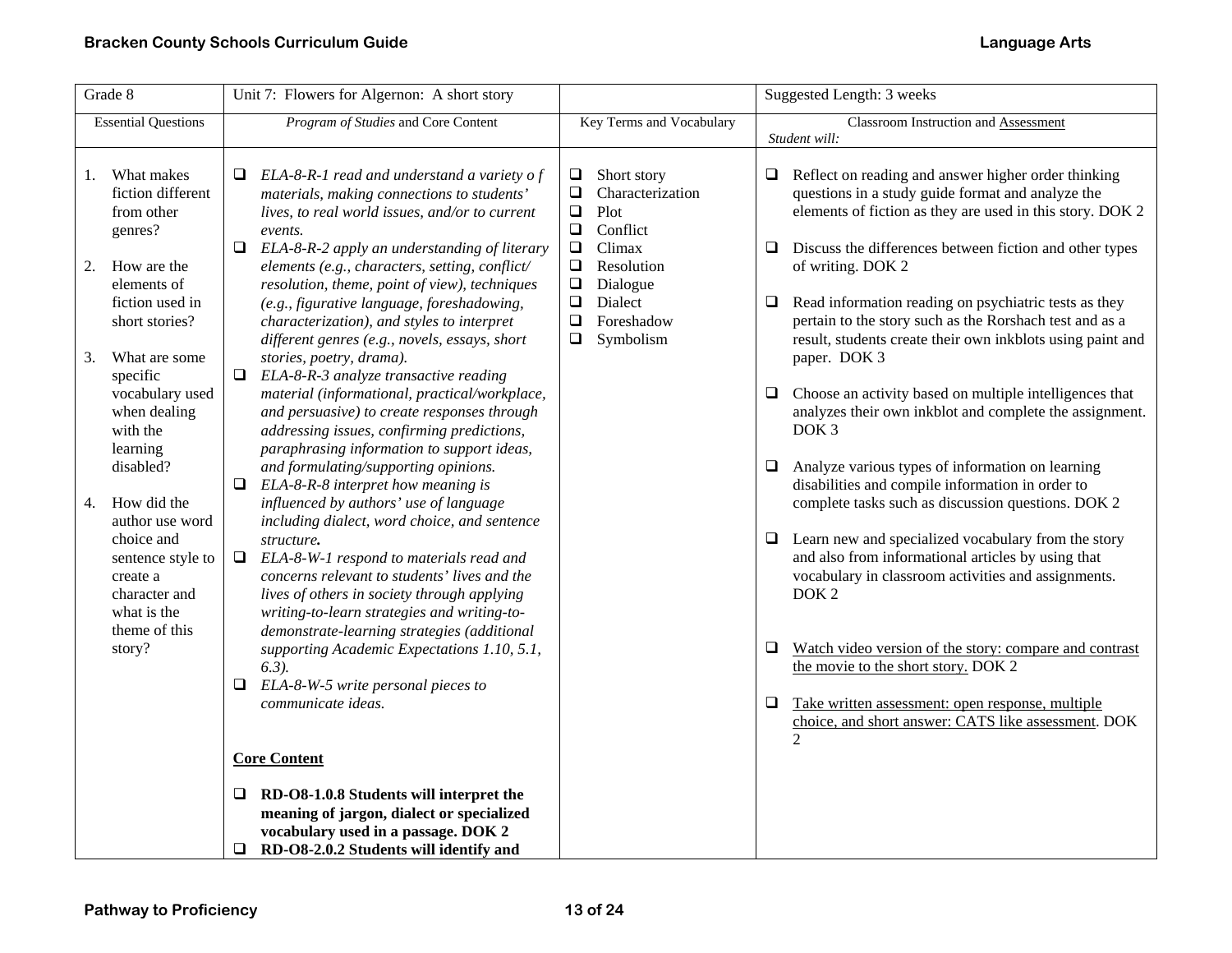| Grade 8                    | Unit 7: Flowers for Algernon: A short story   |                          | Suggested Length: 3 weeks            |
|----------------------------|-----------------------------------------------|--------------------------|--------------------------------------|
| <b>Essential Questions</b> | Program of Studies and Core Content           | Key Terms and Vocabulary | Classroom Instruction and Assessment |
|                            |                                               |                          | Student will:                        |
|                            | explain the characteristics of short stories, |                          |                                      |
|                            | novels, poetry or plays. DOK 2                |                          |                                      |
|                            | RD-O8-2.0.6 Students will apply the<br>⊔      |                          |                                      |
|                            | information contained in a passage to         |                          |                                      |
|                            | accomplish a task/procedure or answer         |                          |                                      |
|                            | questions about a passage.                    |                          |                                      |
|                            | RD-O8-3.0.1 Students will analyze the<br>⊔    |                          |                                      |
|                            | relationship between a speaker's or           |                          |                                      |
|                            | character's motivation and behavior in a      |                          |                                      |
|                            | passage, as revealed by the dilemmas. DOK     |                          |                                      |
|                            |                                               |                          |                                      |
|                            | RD-O8-3.0.3 Students will explain or<br>⊔     |                          |                                      |
|                            | analyze how a conflict in a passage is        |                          |                                      |
|                            | resolved. DOK 3                               |                          |                                      |
|                            | RD-O8-5.0.5 Students will evaluate<br>⊔       |                          |                                      |
|                            | author's word choice, style, content or use   |                          |                                      |
|                            | of literary elements. DOK 3                   |                          |                                      |

| Grade 8                                                                                                                                                             | Unit 8: Holes: A novel                                                                                                                                                                                                                                                                                                                                                                                                                                                                                            |                                                                                                                                                             | Suggested Length: 3 weeks                                                                                                                                                                                                                                                                                                                                                                                                                        |
|---------------------------------------------------------------------------------------------------------------------------------------------------------------------|-------------------------------------------------------------------------------------------------------------------------------------------------------------------------------------------------------------------------------------------------------------------------------------------------------------------------------------------------------------------------------------------------------------------------------------------------------------------------------------------------------------------|-------------------------------------------------------------------------------------------------------------------------------------------------------------|--------------------------------------------------------------------------------------------------------------------------------------------------------------------------------------------------------------------------------------------------------------------------------------------------------------------------------------------------------------------------------------------------------------------------------------------------|
| <b>Essential Questions</b>                                                                                                                                          | <i>Program of Studies</i> and Core Content                                                                                                                                                                                                                                                                                                                                                                                                                                                                        | Key Terms and Vocabulary                                                                                                                                    | <b>Classroom Instruction and Assessment</b>                                                                                                                                                                                                                                                                                                                                                                                                      |
|                                                                                                                                                                     |                                                                                                                                                                                                                                                                                                                                                                                                                                                                                                                   |                                                                                                                                                             | Student will:                                                                                                                                                                                                                                                                                                                                                                                                                                    |
|                                                                                                                                                                     | <b>Program of Studies</b>                                                                                                                                                                                                                                                                                                                                                                                                                                                                                         |                                                                                                                                                             |                                                                                                                                                                                                                                                                                                                                                                                                                                                  |
| How are the<br>elements of<br>fiction used in<br>this novel?<br>What are plot,<br>climax, setting,<br>characters.<br>conflict.<br>complications,<br>and resolution? | Q<br>ELA-8-W-1 respond to materials read and<br>concerns relevant to students' lives and the<br>lives of others in society through applying<br>writing-to-learn strategies and writing-to-<br>demonstrate-learning strategies (additional<br>supporting Academic Expectations 1.10, 5.1,<br>$(6.3)$ .<br>ELA-8-W-2 access technology and other<br>⊔<br>resources to learn and to write, developing<br>independent ideas, synthesizing information<br>to support ideas, and using appropriate<br>source citations. | Plot<br>⊔<br>Characters<br>⊔<br>Setting<br>⊔<br>Conflicts<br>ப<br>◻<br>Internal<br>◻<br>External<br>Fiction<br>□<br><b>Brochure</b><br>ப<br>Newsletter<br>ப | Read and analyze fictional novel, <i>Holes</i> and events that<br>⊔<br>happen in the plot. DOK 2<br>Learn vocabulary words from the novel by completing<br>⊔<br>vocabulary practice and playing vocabulary bingo. DOK<br>Use new vocabulary in everyday speaking, class<br>⊔<br>discussions, and written assignments. DOK 2<br>Analyze and answer higher order thinking questions<br>⊔<br>about the novel and elements of fiction, using Bloom's |
| How does the<br>3.<br>author achieve a                                                                                                                              | ELA-8-W-3 write transactive pieces (writing<br>ப<br>produced for authentic purposes and                                                                                                                                                                                                                                                                                                                                                                                                                           |                                                                                                                                                             | Taxonomy. DOK 3                                                                                                                                                                                                                                                                                                                                                                                                                                  |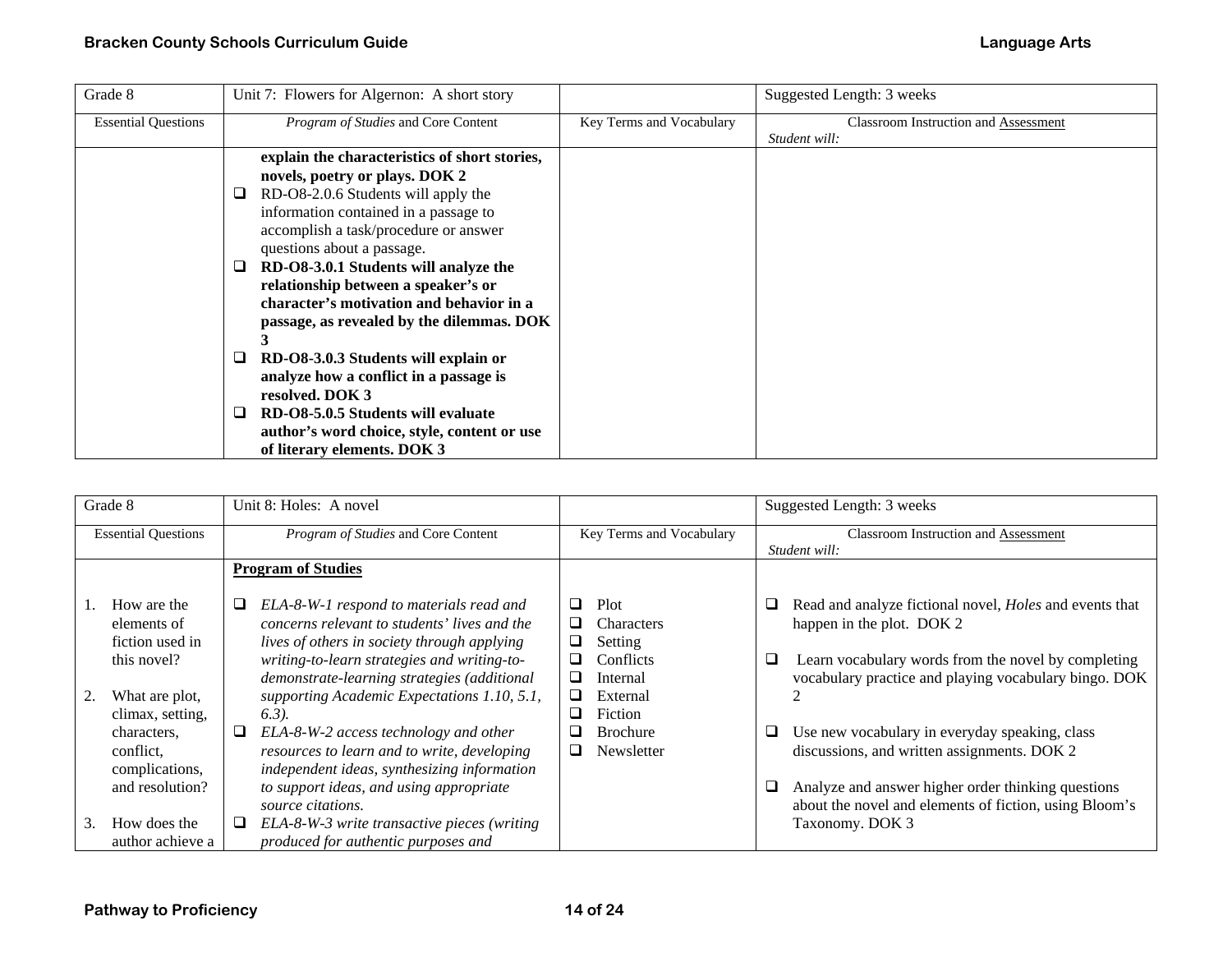| Grade 8                                                                              | Unit 8: Holes: A novel                                                                                                                                                                                                                                                                                                                                                                                                                                                                                                                                                                    |                          | Suggested Length: 3 weeks                                                                                                                                                                                                                         |
|--------------------------------------------------------------------------------------|-------------------------------------------------------------------------------------------------------------------------------------------------------------------------------------------------------------------------------------------------------------------------------------------------------------------------------------------------------------------------------------------------------------------------------------------------------------------------------------------------------------------------------------------------------------------------------------------|--------------------------|---------------------------------------------------------------------------------------------------------------------------------------------------------------------------------------------------------------------------------------------------|
| <b>Essential Questions</b>                                                           | Program of Studies and Core Content                                                                                                                                                                                                                                                                                                                                                                                                                                                                                                                                                       | Key Terms and Vocabulary | Classroom Instruction and Assessment<br>Student will:                                                                                                                                                                                             |
| tie between<br>characters and<br>the plot?                                           | audiences beyond completing an assignment<br>to demonstrate learning) that demonstrate<br>independent thinking about literature, issues,<br>and events relevant to students' lives.                                                                                                                                                                                                                                                                                                                                                                                                       |                          | Answer one open response questions about bullies,<br>$\Box$<br>applying it to one's own life. DOK 3<br>Examine how the main character is bullied in the novel<br>$\Box$                                                                           |
| 4.<br>What is<br>bullying and<br>how does it<br>affect my life?<br>What is the<br>5. | ELA-8-W-7 critique their own and others'<br>❏<br>works based on criteria for effective writing,<br>including awareness of audience and<br>purpose, organization, idea development, and<br>standards of correctness (e.g., mechanics,<br>grammar, spelling).                                                                                                                                                                                                                                                                                                                               |                          | and apply to students' own lives. DOK 3<br>Students analyze the plot and other elements of fiction<br>□<br>as they pertain to the novel and make plot outline using<br>setting, characters, conflicts, climax and resolution.<br>DOK <sub>2</sub> |
| Newberry<br>Award?                                                                   | $\Box$<br>ELA-8-R-2 apply an understanding of literary<br>elements (e.g., characters, setting, conflict/<br>resolution, theme, point of view), techniques<br>(e.g., figurative language, foreshadowing,<br>characterization), and styles to interpret<br>different genres (e.g., novels, essays, short                                                                                                                                                                                                                                                                                    |                          | ❏<br>Take CATS like objective and higher order thinking<br>test in groups. DOK 2<br>$\Box$<br>Create a brochure or newsletter of their "own Camp<br>Green Lake" WP-transactive. DOK 3                                                             |
|                                                                                      | stories, poetry, drama).<br>AH 5.1.31 analyze the characters' actions,<br>❏<br>considering their situations and basic<br>motivations. (1.2, 2.24, 2.25)                                                                                                                                                                                                                                                                                                                                                                                                                                   |                          |                                                                                                                                                                                                                                                   |
|                                                                                      | <b>Core Content</b>                                                                                                                                                                                                                                                                                                                                                                                                                                                                                                                                                                       |                          |                                                                                                                                                                                                                                                   |
|                                                                                      | RD-O8-2.0.2 Students will identify and<br>u<br>explain the characteristics of short stories,<br>novels, poetry or plays. DOK 2<br>$\Box$ RD-O8-3.0.1 Students will analyze the<br>relationship between a speaker's or<br>character's motivation and behavior in a<br>passage, as revealed by the dilemmas. DOK<br>3<br>RD-08.3.0.3 Students will explain or<br>❏<br>analyze how a conflict in a passage is<br>resolved. DOK 3<br>RD-O8-3.0.4 Students will analyze the use<br>□<br>of details that support the main idea or<br>explain their importance in a passage.<br>DOK <sub>3</sub> |                          |                                                                                                                                                                                                                                                   |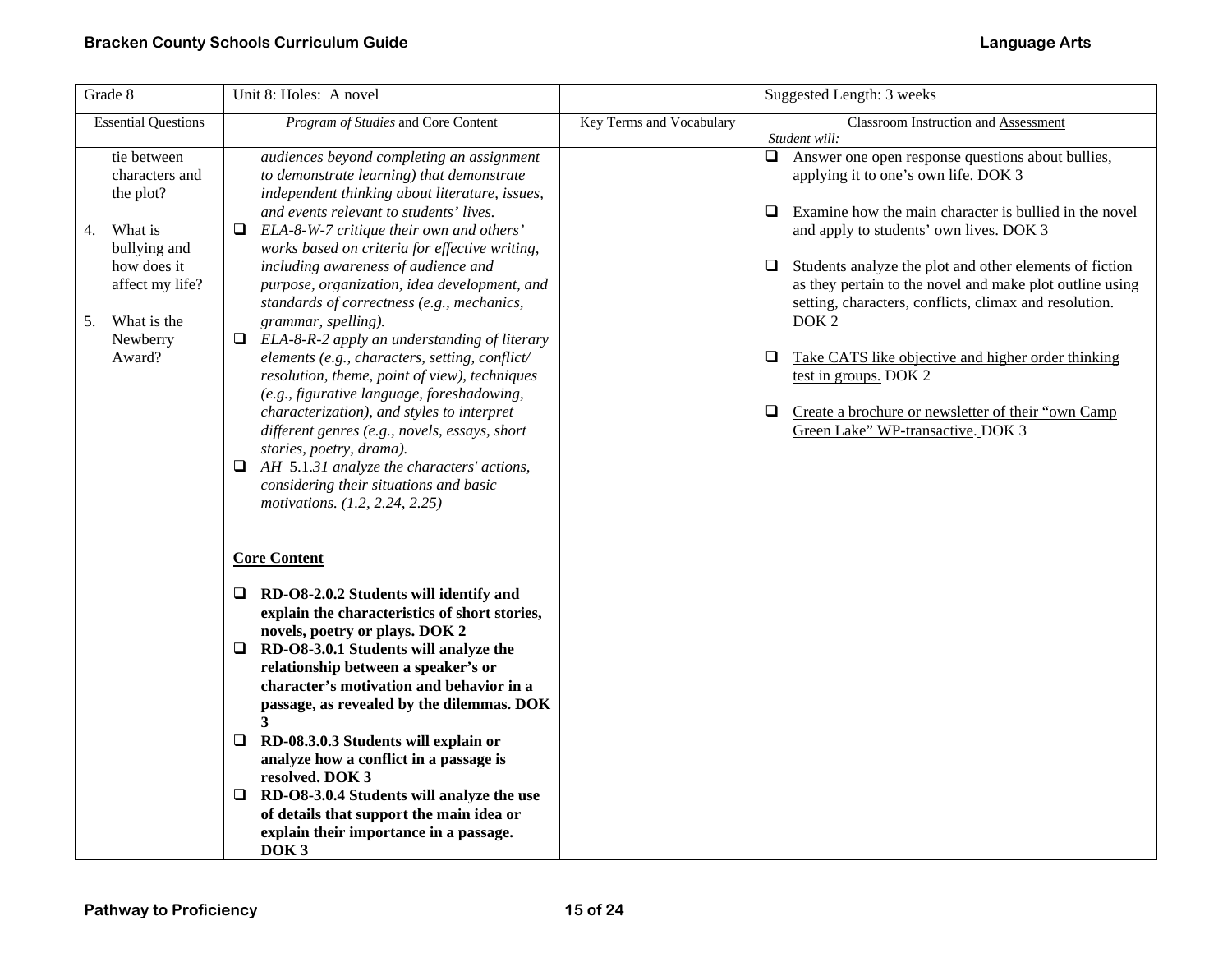| Grade 8                    | Unit 8: Holes: A novel                                                                                                                                                                                                                                                                                                                                                                                                                                                                                                                                                                                                 |                          | Suggested Length: 3 weeks            |
|----------------------------|------------------------------------------------------------------------------------------------------------------------------------------------------------------------------------------------------------------------------------------------------------------------------------------------------------------------------------------------------------------------------------------------------------------------------------------------------------------------------------------------------------------------------------------------------------------------------------------------------------------------|--------------------------|--------------------------------------|
| <b>Essential Questions</b> | Program of Studies and Core Content                                                                                                                                                                                                                                                                                                                                                                                                                                                                                                                                                                                    | Key Terms and Vocabulary | Classroom Instruction and Assessment |
|                            | WR-08-1.1.3 In Transactive Writing,<br>⊔<br>$\Box$ Students will communicate a purpose<br>through informing, persuading, or<br>analyzing.<br>Students will develop an effective angle<br>❏<br>to achieve purpose.<br>Students will communicate as an<br>◻<br>informed writer to clarify what the reader<br>should know, do, or believe as a result of<br>reading the piece.<br>Students will apply characteristics of the<br>⊔<br>selected form (e.g., letter, feature article,<br>editorial, speech).<br>Students will sustain a suitable tone.<br>❏<br>Students will allow voice to emerge when<br>❏<br>appropriate. |                          | Student will:                        |
|                            | WR-M-2.3.0 Organization: Students will<br>⊔<br>create unity and coherence to accomplish<br>the focused purpose by<br><b>Engaging the audience</b><br>❏<br>$\Box$ Establishing a context for reading<br>when appropriate<br>Communicating ideas and support in a<br>❏<br>meaningful order<br>Applying transitions and transitional<br>❏<br>elements to guide the reader through<br>the piece<br>Developing effective closure DOK 3<br>❏<br>WR-08-2.3.3 In Transactive Writing,<br>Q                                                                                                                                     |                          |                                      |
|                            | $\Box$ Students will establish a context for<br>reading.<br>Students will apply the accepted format<br>⊔<br>of the genre.<br>Students will develop an appropriate text<br>□<br>structure (e.g., cause/effect,<br>problem/solution, question/answer,                                                                                                                                                                                                                                                                                                                                                                    |                          |                                      |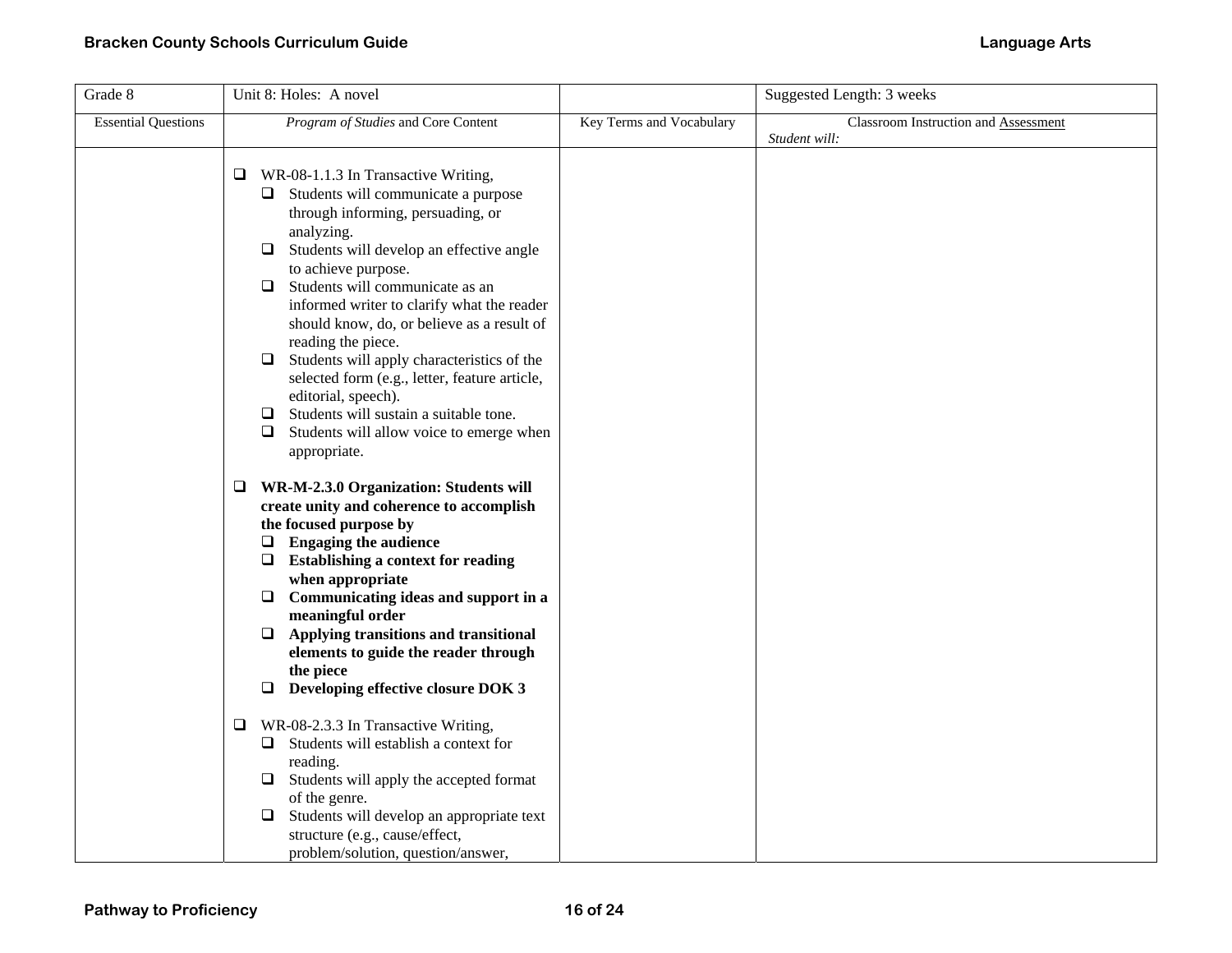| Grade 8                    | Unit 8: Holes: A novel                                                                                                                                                                                                                                                                                                                                                                                                                                                                                                                                    |                          | Suggested Length: 3 weeks                             |
|----------------------------|-----------------------------------------------------------------------------------------------------------------------------------------------------------------------------------------------------------------------------------------------------------------------------------------------------------------------------------------------------------------------------------------------------------------------------------------------------------------------------------------------------------------------------------------------------------|--------------------------|-------------------------------------------------------|
| <b>Essential Questions</b> | Program of Studies and Core Content                                                                                                                                                                                                                                                                                                                                                                                                                                                                                                                       | Key Terms and Vocabulary | Classroom Instruction and Assessment<br>Student will: |
|                            | comparison/contrast, description,<br>sequence) to achieve purpose.<br>Students will arrange ideas and details in<br>⊔<br>a logical, meaningful order by using a<br>variety of transitions or transitional<br>elements between ideas and details.<br>Students will apply paragraphing<br>□<br>effectively.<br>Students will incorporate text features<br>❏<br>(e.g., subheadings, bullets, fonts, white<br>space, layout, charts, diagrams, labels,<br>pictures, captions) when appropriate.<br>Students will create conclusions<br>$\Box$<br>effectively. |                          |                                                       |
|                            | WR-08-2.4.3 In Transactive Writing,<br>❏<br>Students will develop complete, concise<br>⊔<br>sentences or apply unconventional<br>structures when appropriate.                                                                                                                                                                                                                                                                                                                                                                                             |                          |                                                       |
|                            | WR-08-3.5.3 In Transactive Writing,<br>⊔<br>$\Box$ Students will adhere to standard<br>guidelines for usage and grammar.<br>$\Box$ Students will apply precise word choice.<br>Students will incorporate the specialized<br>□<br>vocabulary of the discipline/content<br>appropriate to the purpose and audience.                                                                                                                                                                                                                                         |                          |                                                       |
|                            | WR-M-3.6.0 Correctness: Students will<br>□<br>communicate clearly by<br>$\Box$ Applying correct spelling<br>$\Box$ Applying correct punctuation<br>Applying correct capitalization<br>❏<br>Incorporating acceptable departure<br>❏<br>from standard correctness to enhance<br>meaning when appropriate<br>□<br><b>Incorporating appropriate</b><br>documentation of ideas and<br>information from outside sources (e.g.,                                                                                                                                  |                          |                                                       |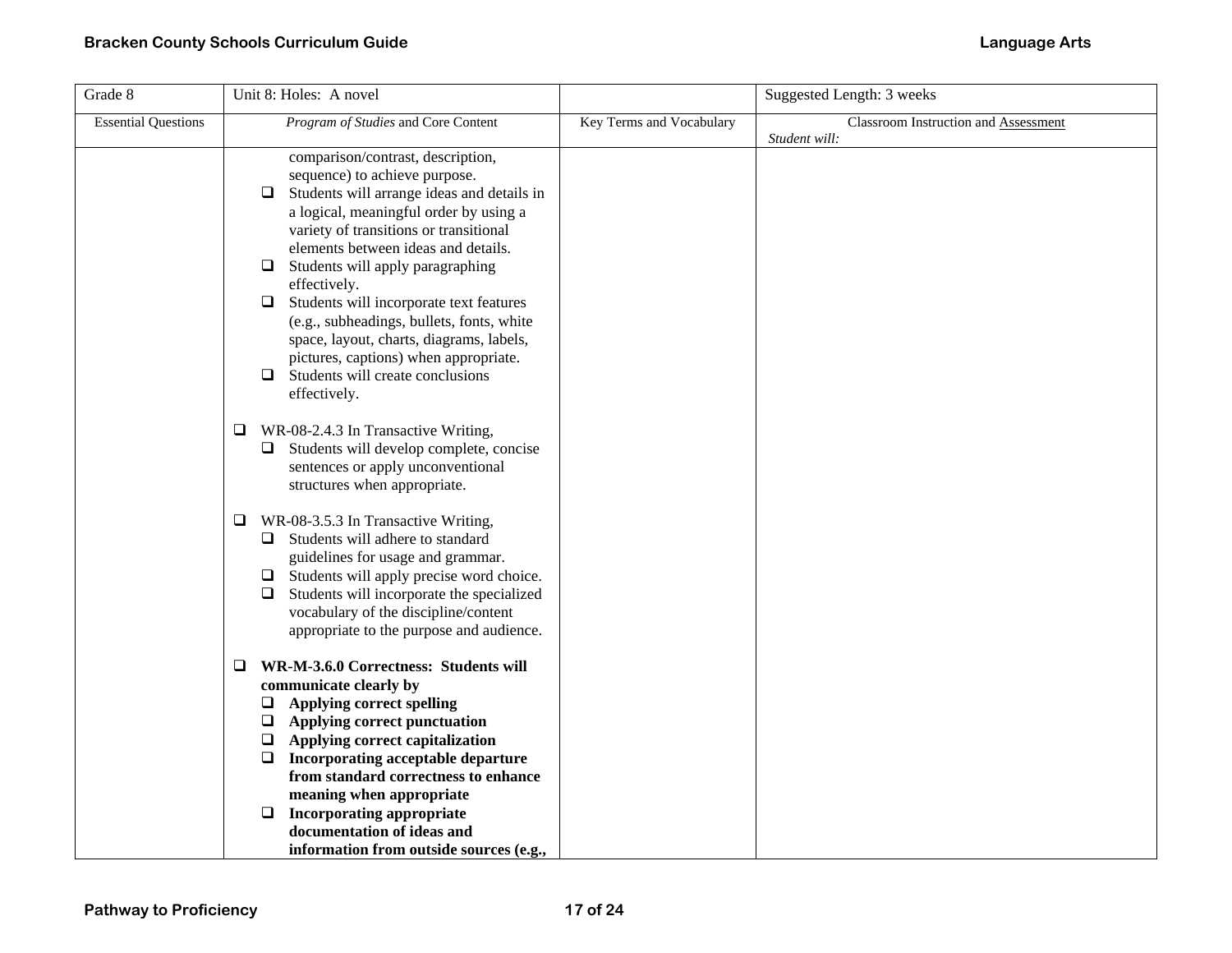| Grade 8                    | Unit 8: Holes: A novel                                              |                          | Suggested Length: 3 weeks                             |
|----------------------------|---------------------------------------------------------------------|--------------------------|-------------------------------------------------------|
| <b>Essential Questions</b> | <i>Program of Studies</i> and Core Content                          | Key Terms and Vocabulary | Classroom Instruction and Assessment<br>Student will: |
|                            | citing authors or titles within the text,<br>listing sources) DOK 2 |                          |                                                       |

| Grade 8                    |                                                                        | Unit 9: Out of the Dust: A Novel |                                                                                                                                                                                                       |                                      |                                                           |              | Suggested Length: 3 weeks                                                                                                                                            |
|----------------------------|------------------------------------------------------------------------|----------------------------------|-------------------------------------------------------------------------------------------------------------------------------------------------------------------------------------------------------|--------------------------------------|-----------------------------------------------------------|--------------|----------------------------------------------------------------------------------------------------------------------------------------------------------------------|
| <b>Essential Questions</b> |                                                                        |                                  | Program of Studies and Core Content                                                                                                                                                                   |                                      | Key Terms and Vocabulary                                  |              | Classroom Instruction and Assessment                                                                                                                                 |
|                            |                                                                        |                                  |                                                                                                                                                                                                       |                                      |                                                           |              | Student will:                                                                                                                                                        |
|                            |                                                                        |                                  | <b>Program of Studies</b>                                                                                                                                                                             |                                      |                                                           |              |                                                                                                                                                                      |
| 1.<br>2.                   | What was the<br>Dust Bowl and<br>where did it<br>occur?<br>How did the | $\Box$<br>$\Box$                 | ELA-8-R-1 read and understand a variety of<br>materials, making connections to students'<br>lives, to real world issues, and/or to current<br>events.<br>ELA-8-R-2 apply an understanding of literary | ❏<br>$\Box$<br>❏<br>$\Box$<br>$\Box$ | Atmosphere<br>Setting<br>Characters<br>Climax<br>Conflict | Q.<br>⊔      | Evaluate what free verse poetry is and how to write it by<br>analyzing the form written by various authors. DOK 4<br>Write several examples free verse poetry. DOK 3 |
|                            | Dust Bowl and<br>Depression                                            |                                  | elements (e.g., characters, setting, conflict/<br>resolution, theme, point of view), techniques<br>(e.g., figurative language, foreshadowing,                                                         | $\Box$<br>$\Box$<br>$\Box$           | Dialogue<br>Plot<br>Point of view                         | Q.           | Read and analyze historical fiction novel, Out of the<br>Dust that is written in free verse poetry. DOK 2                                                            |
|                            | affect people's<br>lives?                                              |                                  | characterization), and styles to interpret<br>different genres (e.g., novels, essays, short<br>stories, poetry, drama).                                                                               | $\Box$<br>❏<br>$\Box$                | Resolution<br>Symbolism<br>Theme                          | $\Box$<br>Q. | Watch informational video on the dust bowl and answer<br>higher order questions on that time period. DOK 3<br>Examine how the Dust Bowl and The Depression           |
| 3.                         | How are literary<br>elements used<br>in the novel?                     | $\Box$                           | ELA-8-R-3 analyze transactive reading<br>material (informational, practical/workplace,<br>and persuasive) to create responses through                                                                 |                                      |                                                           |              | affected peoples' lives by answering discussion<br>questions. DOK 3                                                                                                  |
| 4.                         | What is free<br>verse poetry?                                          | ❏                                | addressing issues, confirming predictions,<br>paraphrasing information to support ideas,<br>and formulating/supporting opinions.<br>ELA-8-R-5 identify and analyze authors'                           |                                      |                                                           | $\Box$       | Examine literary elements used in the novel such as<br>symbolism, dialect, and characters and their impact on<br>the novel. DOK 2                                    |
| 5.                         | How does free<br>verse poetry<br>add to the<br>novel?                  | $\Box$                           | positions, main ideas, and techniques of<br>support in persuasive materials.<br>ELA-8-R-8 interpret how meaning is<br>influenced by authors' use of language                                          |                                      |                                                           | ⊔            | Learn new vocabulary from the novel by doing<br>vocabulary activities such a bingo, vocab. Practice<br>worksheets and using them in class discussions. DOK 2         |
| 6.                         | What is<br>symbolism?                                                  | □                                | including dialect, word choice, and sentence<br>structure.<br>ELA-8-W-1 respond to materials read and                                                                                                 |                                      |                                                           | Q.           | Answer at least one on demand writing assignment on<br>the novel and Dust Bowl culture. DOK 3                                                                        |
|                            | And What items<br>in the novel are<br>symbols?                         |                                  | concerns relevant to students' lives and the<br>lives of others in society through applying<br>writing-to-learn strategies and writing-to-<br>demonstrate-learning strategies (additional             |                                      |                                                           | Q.           | Listen and evaluate culturally relevant songs recorded<br>during that time by Woody Guthrie "Dust Bowl<br>Ballads" to answer open response. DOK 3                    |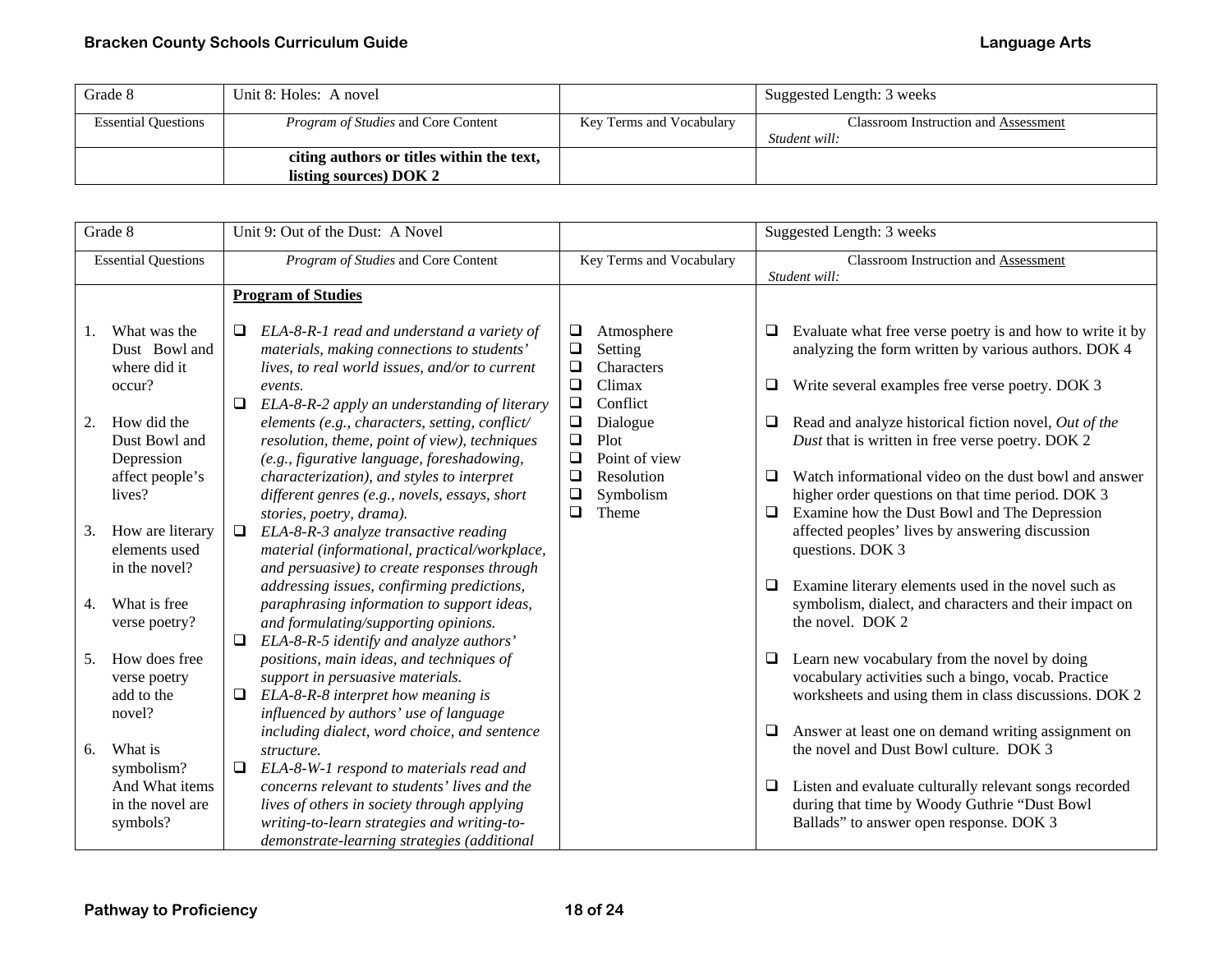| Grade 8                                         | Unit 9: Out of the Dust: A Novel                                                                                                                                                                                                                                                                                                                                                                                                                                                                                                                                                                                                                                                                                    |                          | Suggested Length: 3 weeks                                                                                                                                                                                                                            |
|-------------------------------------------------|---------------------------------------------------------------------------------------------------------------------------------------------------------------------------------------------------------------------------------------------------------------------------------------------------------------------------------------------------------------------------------------------------------------------------------------------------------------------------------------------------------------------------------------------------------------------------------------------------------------------------------------------------------------------------------------------------------------------|--------------------------|------------------------------------------------------------------------------------------------------------------------------------------------------------------------------------------------------------------------------------------------------|
| <b>Essential Questions</b>                      | Program of Studies and Core Content                                                                                                                                                                                                                                                                                                                                                                                                                                                                                                                                                                                                                                                                                 | Key Terms and Vocabulary | Classroom Instruction and Assessment<br>Student will:                                                                                                                                                                                                |
| What is dialect<br>7.<br>and how is it<br>used? | supporting Academic Expectations 1.10, 5.1,<br>$6.3$ ).<br>ELA-8-W-4 write literary pieces reflecting<br>$\Box$<br>elements of genres read and techniques,<br>styles, themes, and topics of accomplished<br>writers.                                                                                                                                                                                                                                                                                                                                                                                                                                                                                                |                          | Students will write reflective pieces such as journal<br>$\Box$<br>entries based on the experiences that they learn about.<br>The "Okie", the "Migrant, " the "Destitute," and the<br>farmer. DOK 3<br>Take assessment: CATS like format. DOK 2<br>⊔ |
|                                                 | <b>Core Content</b>                                                                                                                                                                                                                                                                                                                                                                                                                                                                                                                                                                                                                                                                                                 |                          |                                                                                                                                                                                                                                                      |
|                                                 | $\Box$ RD-O8-1.0.8 Students will interpret the<br>meaning of jargon, dialect or specialized<br>vocabulary used in a passage. DOK 2<br>$\Box$ RD-O8-3.0.1 Students will analyze the<br>relationship between a speaker's or<br>character's motivation and behavior in a<br>passage, as revealed by the dilemmas. DOK<br>3<br>RD-O8-4.0.1 Students will connect<br>$\Box$<br>information from a passage to students' lives<br>(text-to-self), real world issues (text-to-<br>world), and other texts (text-to-text - e.g.,<br>novel, short story, song, film, website, etc.).<br>RD-O8-5.0.1 Students will explain the<br>interrelationships (themes, ideas, concepts)<br>that are developed in more than one literary |                          |                                                                                                                                                                                                                                                      |
|                                                 | work.<br>WR-08-1.1.1 In Reflective Writing,<br>□<br>Students will evaluate personal progress<br>toward meeting goals in literacy skills.<br>Students will address needs of the<br>ப<br>intended audience.<br>Students will sustain a suitable tone or<br>◻<br>appropriate voice.<br>WR-08-2.3.1 In Reflective Writing,<br>⊔<br>Students will engage the interest of the                                                                                                                                                                                                                                                                                                                                             |                          |                                                                                                                                                                                                                                                      |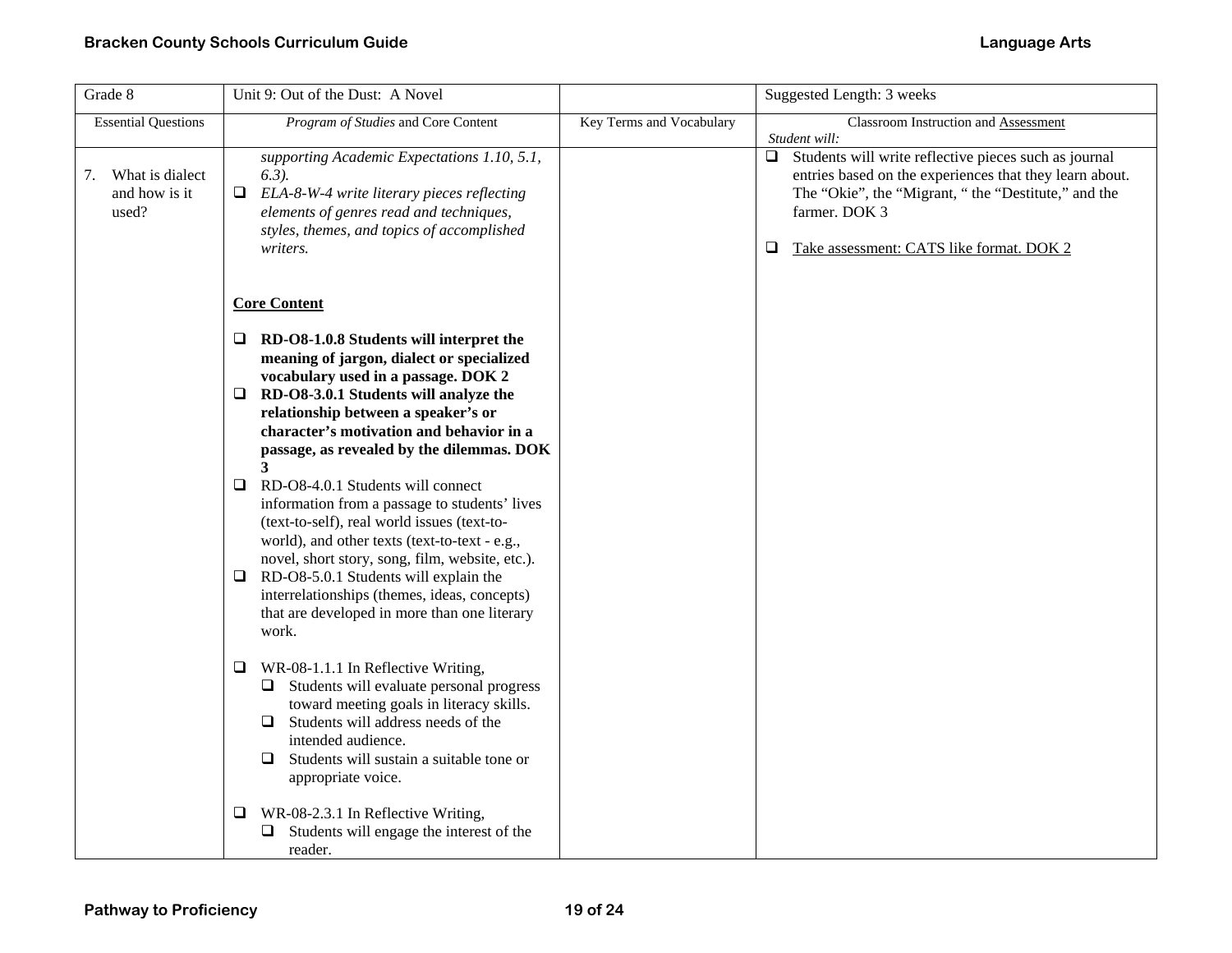| Grade 8                    | Unit 9: Out of the Dust: A Novel                                                                                                                                                                                                                                                                                                           |                          | Suggested Length: 3 weeks                             |
|----------------------------|--------------------------------------------------------------------------------------------------------------------------------------------------------------------------------------------------------------------------------------------------------------------------------------------------------------------------------------------|--------------------------|-------------------------------------------------------|
| <b>Essential Questions</b> | Program of Studies and Core Content                                                                                                                                                                                                                                                                                                        | Key Terms and Vocabulary | Classroom Instruction and Assessment<br>Student will: |
|                            | Students will communicate ideas and<br>$\Box$<br>details in meaningful order.<br>Students will apply a variety of<br>⊔<br>transitions or transitional elements<br>between ideas and details to guide the<br>reader.<br>Students will apply paragraphing<br>□<br>effectively.<br>Students will create conclusions<br>$\Box$<br>effectively. |                          |                                                       |
|                            | WR-08-2.4.1 In Reflective Writing,<br>⊔<br>Students will develop sentences of<br>Q.<br>various structures and lengths throughout<br>the piece.<br>Students will develop complete sentences<br>⊔<br>or apply unconventional structures when<br>appropriate.                                                                                 |                          |                                                       |
|                            | WR-08-3.5.1 In Reflective Writing,<br>□<br>Students will adhere to standard<br>$\Box$<br>guidelines for grammar and usage or<br>apply nonstandard for effect.<br>Students will apply language concisely.<br>⊔<br>Students will incorporate language<br>□<br>appropriate to the content, purpose, and<br>audience.                          |                          |                                                       |

| Grade 8                    | Unit 10: Grammar, Writing, and Test Prep    |                           | Suggested Length: Entire School Year                       |
|----------------------------|---------------------------------------------|---------------------------|------------------------------------------------------------|
| Language Arts              |                                             |                           |                                                            |
| <b>Essential Questions</b> | Program of Studies and Core Content         | Key Terms and Vocabulary  | <b>Classroom Instruction and Assessment</b>                |
|                            |                                             |                           | Student will:                                              |
|                            | <b>Core Content</b>                         |                           |                                                            |
|                            |                                             |                           |                                                            |
| What are the               | <b>Revising Skills</b>                      | Topic Sentence<br>◡       | Practice through mini lessons and daily oral language<br>ப |
| elements of a              | <b>Idea Development</b>                     | Main Idea                 | using the specified core content and the following         |
| good writer?               | WR-08-4.10.4-Students will narrow topic for | ❏<br>Chronology           | activities. DOK 2                                          |
|                            | selected writing.                           | <b>Supporting Details</b> | Practice spelling rules and misspelled words. DOK 2        |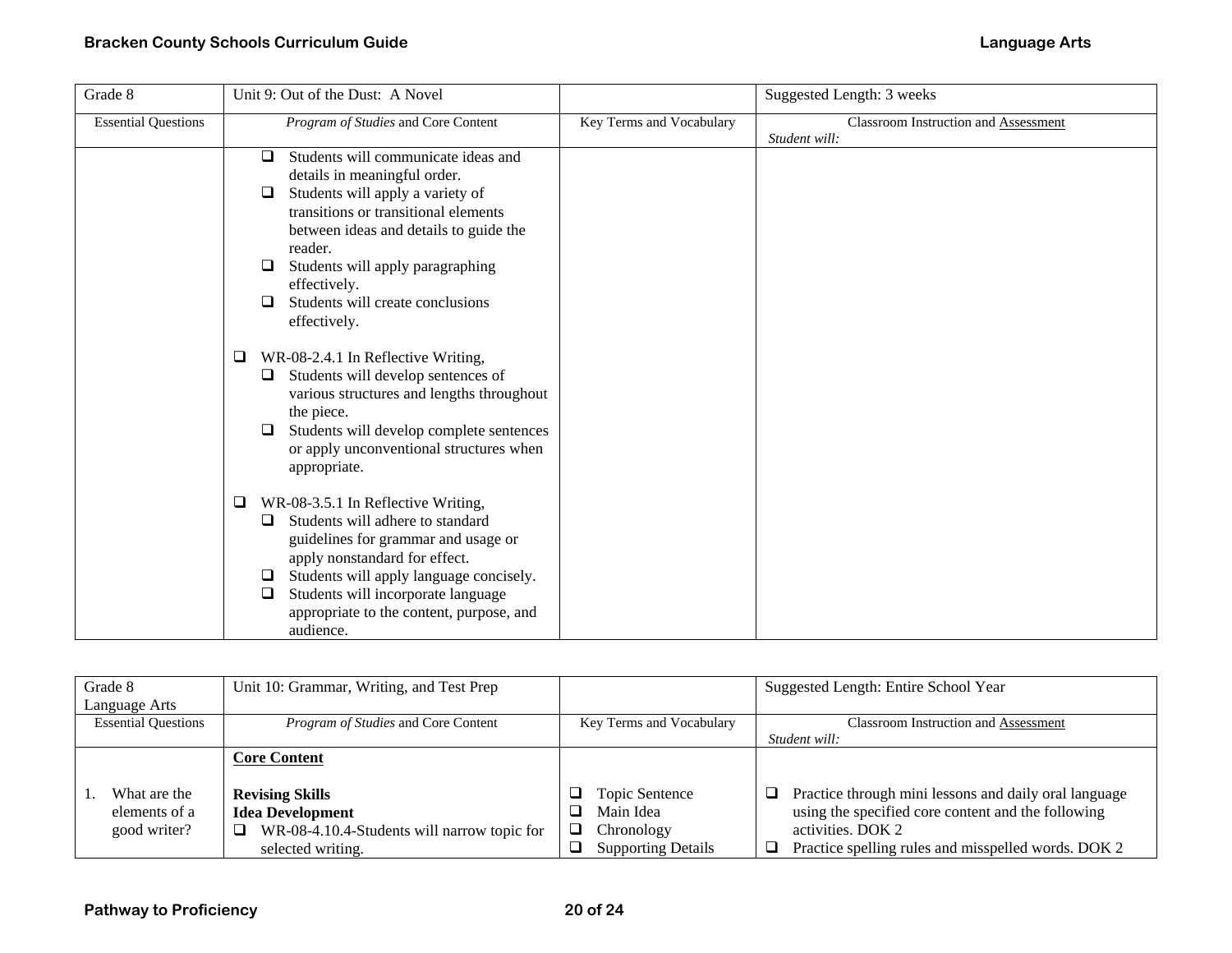| Grade 8                                                                                                                                                                                                      | Unit 10: Grammar, Writing, and Test Prep                                                                                                                                                                                                                                                                                                                                                                                                                                                                                                                                                                                                                                                                                                                                                                                                                                                                                                                                                                                                                                                                                                                                                                                                                                                                                                                                                        |                                                                                                                                                                                                                                                                                                                                                                                                                                                                                                                                 | Suggested Length: Entire School Year                                                                                                                                                                                                                                                                                                                                                                                                                                                                                                                                                                                                                                         |
|--------------------------------------------------------------------------------------------------------------------------------------------------------------------------------------------------------------|-------------------------------------------------------------------------------------------------------------------------------------------------------------------------------------------------------------------------------------------------------------------------------------------------------------------------------------------------------------------------------------------------------------------------------------------------------------------------------------------------------------------------------------------------------------------------------------------------------------------------------------------------------------------------------------------------------------------------------------------------------------------------------------------------------------------------------------------------------------------------------------------------------------------------------------------------------------------------------------------------------------------------------------------------------------------------------------------------------------------------------------------------------------------------------------------------------------------------------------------------------------------------------------------------------------------------------------------------------------------------------------------------|---------------------------------------------------------------------------------------------------------------------------------------------------------------------------------------------------------------------------------------------------------------------------------------------------------------------------------------------------------------------------------------------------------------------------------------------------------------------------------------------------------------------------------|------------------------------------------------------------------------------------------------------------------------------------------------------------------------------------------------------------------------------------------------------------------------------------------------------------------------------------------------------------------------------------------------------------------------------------------------------------------------------------------------------------------------------------------------------------------------------------------------------------------------------------------------------------------------------|
| Language Arts<br><b>Essential Questions</b>                                                                                                                                                                  | Program of Studies and Core Content                                                                                                                                                                                                                                                                                                                                                                                                                                                                                                                                                                                                                                                                                                                                                                                                                                                                                                                                                                                                                                                                                                                                                                                                                                                                                                                                                             | Key Terms and Vocabulary                                                                                                                                                                                                                                                                                                                                                                                                                                                                                                        | Classroom Instruction and Assessment                                                                                                                                                                                                                                                                                                                                                                                                                                                                                                                                                                                                                                         |
| What are<br>2.<br>common rules<br>of grammar,<br>spelling, and<br>punctuation?<br>What are the<br>3.<br>techniques used<br>in assessing<br>reading?<br>What are the<br>4.<br>techniques of a<br>good reader? | WR-08-4.10.5-Students will identify topic<br>⊔<br>sentence of a paragraph. D0K 2<br>$\Box$<br>WR-08-4.10.6-Students will select<br>appropriate supporting details. DOK 2<br>WR-08-4.10.7-Students will identify<br>$\Box$<br>extraneous/irrelevant materials. DOK 2<br>Organization<br>$\Box$ WR-08-4.10.8-Students will correct<br>sentences that are out of<br>chronological/sequential order or insert<br>new sentences in the correct<br>chronological/sequential position. DOK 2<br>$\Box$<br>WR-08-4.10.9-Students will apply the most<br>effective transitions. DOK 2<br>WR-08-4.10.10-Students will develop<br>Q<br>effective introductions and closures for<br>writing. DOK 2<br><b>Word Choice</b><br>WR-08-4.10.11-Students will eliminate<br>❏.<br>redundant words and phrases. DOK 2<br>WR-08-4.10.12-Students will choose the<br>Q<br>most specific word for use in a sentence.<br>DOK <sub>2</sub><br><b>Editing Skills</b><br><b>Language Usage</b><br>$\Box$ WR-08-4.11.13- Students will apply<br>knowledge of subject/verb agreement with<br>both singular and plural subjects. DOK 1<br>WR-08-4.11.14- Students will apply<br>❏<br>knowledge of present, past and future verb<br>tenses. DOK 1<br>WR-08-4.11.15- Students will apply<br>Q.<br>knowledge of comparative and superlative<br>forms of adjectives and adverbs. DOK 1<br>❏<br>WR-08-4.11.16- Students will apply | Sequence<br>$\Box$<br>$\Box$<br>Transitions<br>$\Box$<br>Introductions<br>$\Box$<br>Closings<br>$\Box$<br>Sub/Verb Agreement<br>Verb Tenses<br>$\Box$<br>$\Box$<br>Parts of Speech<br>$\Box$<br>Run-ons<br>$\Box$<br>Fragments<br>$\Box$<br>Declarative<br>$\Box$<br>Exclamatory<br>$\Box$<br>Interrogative<br>$\Box$<br>Imperative<br>$\Box$<br>Commas<br>$\Box$<br>Acronyms<br>$\Box$<br>Semi colons<br>$\Box$<br>Quotations<br>$\Box$<br>Possessive<br>$\Box$<br>Singular<br>$\Box$<br>Plural<br>$\Box$<br>Parts of a letter | Student will:<br>In writing pieces, practice chronology, sequence,<br>❏<br>transition, closing, and introductions. DOK 2<br>$\Box$<br>Practice the types of sentences. DOK 1<br>$\Box$<br>Practice correctly punctuating sentences. DOK 1<br>In writing, practice using word choice, sentence<br>$\Box$<br>structure, punctuation, organization, and idea<br>development according to Ky. Holistic Scoring Guide.<br>DOK <sub>3</sub><br>$\Box$<br>Use the vocabulary appropriately in CATS like<br>assessments. DOK 2<br>$\Box$<br>These activities will be integrated into the literature<br>units throughout the entire year. This is not taught as<br>one separate unit. |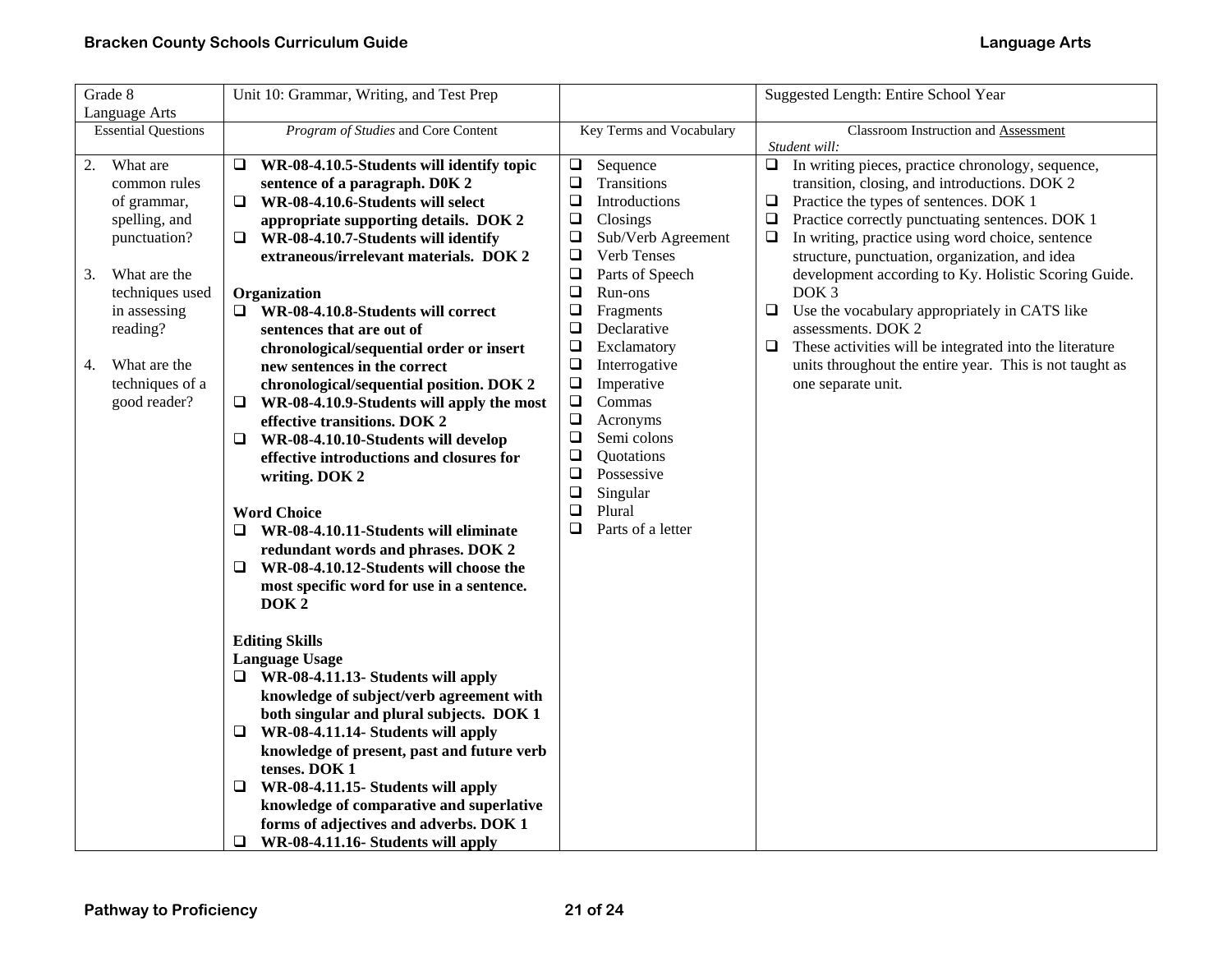| Grade 8                    | Unit 10: Grammar, Writing, and Test Prep        |                          | Suggested Length: Entire School Year |
|----------------------------|-------------------------------------------------|--------------------------|--------------------------------------|
| Language Arts              |                                                 |                          |                                      |
| <b>Essential Questions</b> | Program of Studies and Core Content             | Key Terms and Vocabulary | Classroom Instruction and Assessment |
|                            |                                                 |                          | Student will:                        |
|                            | knowledge of special problems in usage          |                          |                                      |
|                            | (e.g., a/an to/two/too, their/there/they're),   |                          |                                      |
|                            | and pronoun reference and double                |                          |                                      |
|                            | negatives. DOK 1                                |                          |                                      |
|                            | <b>Sentence Structure</b>                       |                          |                                      |
|                            | $\Box$ WR-08-4.11.18-Students will correct run- |                          |                                      |
|                            | on and awkward sentences. DOK 1                 |                          |                                      |
|                            | 0<br>WR-08-4.11.19-Students will correct        |                          |                                      |
|                            | sentence fragments. DOK 1                       |                          |                                      |
|                            | WR-08-4.11.20-Students will combine<br>$\Box$   |                          |                                      |
|                            | short choppy sentences effectively. DOK 2       |                          |                                      |
|                            | <b>Spelling</b>                                 |                          |                                      |
|                            | $\Box$ WR-08-4.11.23-Students will apply        |                          |                                      |
|                            | knowledge of spelling patterns,                 |                          |                                      |
|                            | generalizations, and rules to commonly          |                          |                                      |
|                            | used words. DOK 1                               |                          |                                      |
|                            | WR-08-4.11.24-Students will apply<br>⊔          |                          |                                      |
|                            | knowledge of spelling patterns,                 |                          |                                      |
|                            | generalizations, and rules to plural forms      |                          |                                      |
|                            | of words. DOK 1                                 |                          |                                      |
|                            | WR-08-4.11.25-Students will apply<br>u          |                          |                                      |
|                            | knowledge of spelling patterns,                 |                          |                                      |
|                            | generalizations and rules to contractions.      |                          |                                      |
|                            | DOK <sub>1</sub>                                |                          |                                      |
|                            | WR-08-4.11.26-Students will apply<br>❏          |                          |                                      |
|                            | knowledge of spelling patterns,                 |                          |                                      |
|                            | generalizations and rules to change verb        |                          |                                      |
|                            | endings. DOK 1                                  |                          |                                      |
|                            | Capitalization                                  |                          |                                      |
|                            | $\Box$ WR-08-4.11.27-Students will capitalize   |                          |                                      |
|                            | proper nouns (e.g., names, days, months).       |                          |                                      |
|                            | DOK <sub>1</sub>                                |                          |                                      |
|                            | WR-08-4.11.28-Students will capitalize the<br>⊔ |                          |                                      |
|                            | beginning of sentences. DOK 1                   |                          |                                      |
|                            | WR-08-4.11.29-Students will capitalize the<br>❏ |                          |                                      |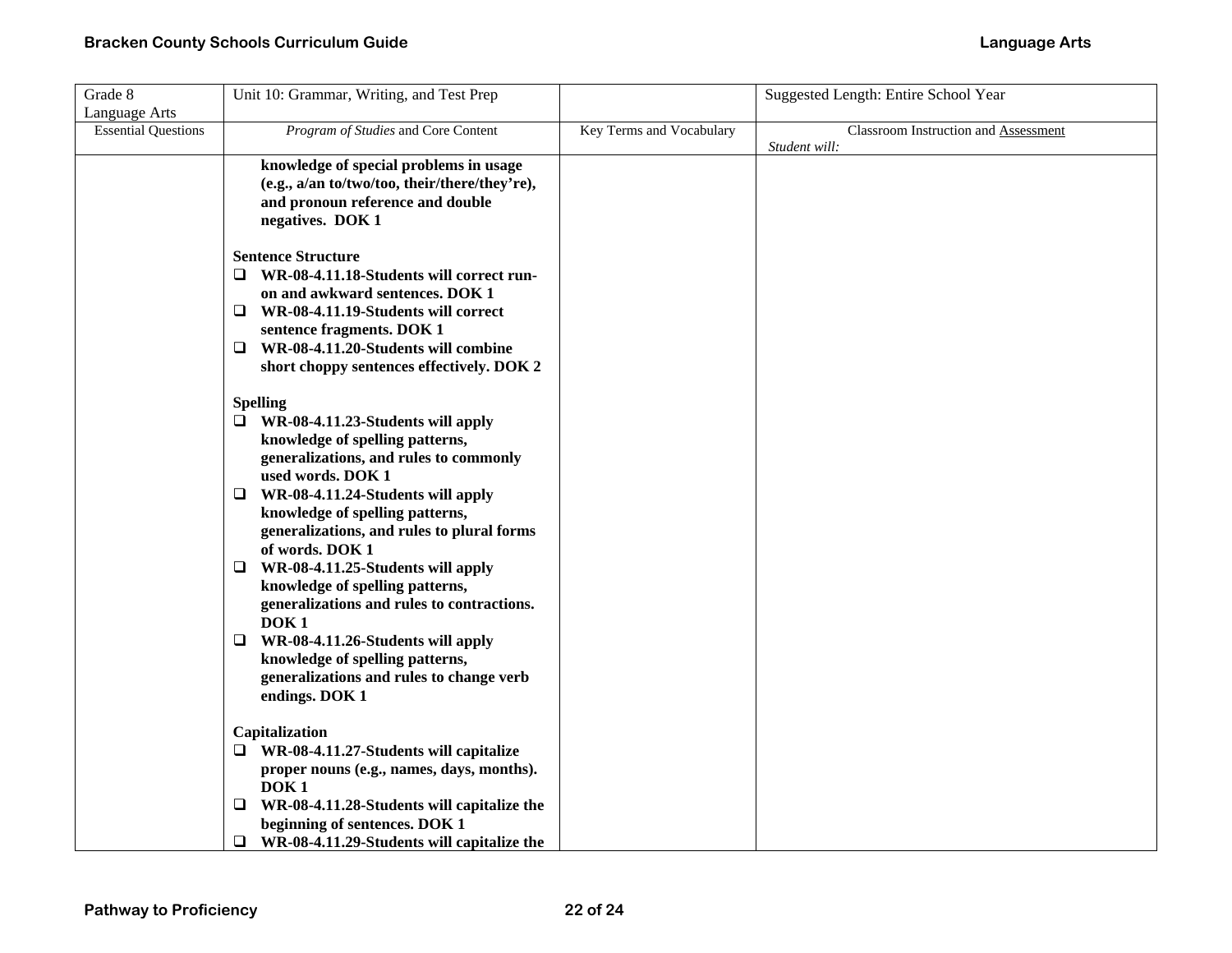| Grade 8                    | Unit 10: Grammar, Writing, and Test Prep                                      |                          | Suggested Length: Entire School Year |
|----------------------------|-------------------------------------------------------------------------------|--------------------------|--------------------------------------|
| Language Arts              |                                                                               |                          |                                      |
| <b>Essential Questions</b> | Program of Studies and Core Content                                           | Key Terms and Vocabulary | Classroom Instruction and Assessment |
|                            |                                                                               |                          | Student will:                        |
|                            | pronoun "I". DOK 1                                                            |                          |                                      |
|                            | WR-08-4.11.30-Students will capitalize<br>❏.                                  |                          |                                      |
|                            | proper adjectives. DOK 1                                                      |                          |                                      |
|                            |                                                                               |                          |                                      |
|                            | <b>Punctuation</b>                                                            |                          |                                      |
|                            | $\Box$ WR-08-4.11.33-Students will correctly                                  |                          |                                      |
|                            | punctuate declarative, exclamatory,                                           |                          |                                      |
|                            | interrogative and imperative sentences.<br>DOK <sub>1</sub>                   |                          |                                      |
|                            | $\Box$ WR-08-4.11.34-Students will use commas                                 |                          |                                      |
|                            | in a series, a date, a compound sentence,                                     |                          |                                      |
|                            | and the greeting and closing of a letter.                                     |                          |                                      |
|                            | DOK <sub>1</sub>                                                              |                          |                                      |
|                            | $\Box$ WR-08-4.11.35-Students will correctly                                  |                          |                                      |
|                            | apply the rules of punctuation for commas                                     |                          |                                      |
|                            | in appositives, direct address, and                                           |                          |                                      |
|                            | introductory phrases and clauses. DOK 1                                       |                          |                                      |
|                            | $\Box$ WR-08-4.11.36-Students will correctly                                  |                          |                                      |
|                            | apply the rules of punctuation for                                            |                          |                                      |
|                            | apostrophes in possessives and                                                |                          |                                      |
|                            | contractions. DOK 1                                                           |                          |                                      |
|                            | $\Box$ WR-08-4.11.37-Students will correctly                                  |                          |                                      |
|                            | apply the rules of punctuation for periods                                    |                          |                                      |
|                            | in abbreviations and acronyms. DOK 1                                          |                          |                                      |
|                            | $\Box$ WR-08-4.11.38-Students will correctly                                  |                          |                                      |
|                            | apply the rules of punctuation for semi-                                      |                          |                                      |
|                            | colons in items in a series and combined                                      |                          |                                      |
|                            | sentences. DOK 1                                                              |                          |                                      |
|                            | $\Box$ WR-08-4.11.39-Students will correctly                                  |                          |                                      |
|                            | apply the rules of punctuation for colons in                                  |                          |                                      |
|                            | introducing a list and the business letter                                    |                          |                                      |
|                            | greeting. DOK 1                                                               |                          |                                      |
|                            | WR-08-4.11.40-Students will correctly<br>⊔                                    |                          |                                      |
|                            | apply the rules of punctuation for<br>quotation marks in dialogue, titles and |                          |                                      |
|                            | direct/indirect quotes. DOK 1                                                 |                          |                                      |
|                            |                                                                               |                          |                                      |
|                            | Documentation                                                                 |                          |                                      |